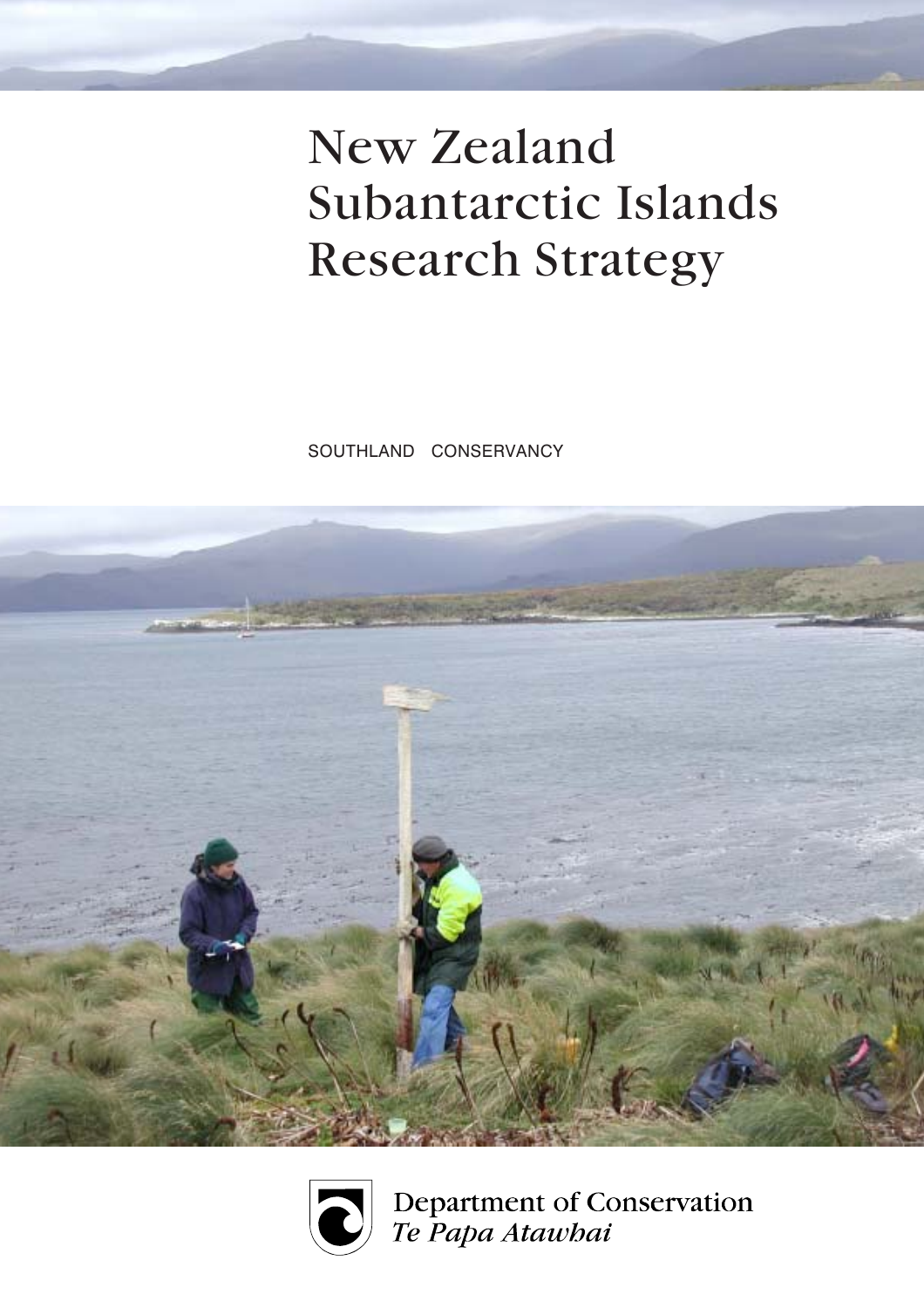# New Zealand Subantarctic Islands Research Strategy

Carol West

MAY 2005

Cover photo: Recording and conservation treatment of Butterfield Point fingerpost, Enderby Island, Auckland Islands

Published by Department of Conservation PO Box 743 Invercargill, New Zealand.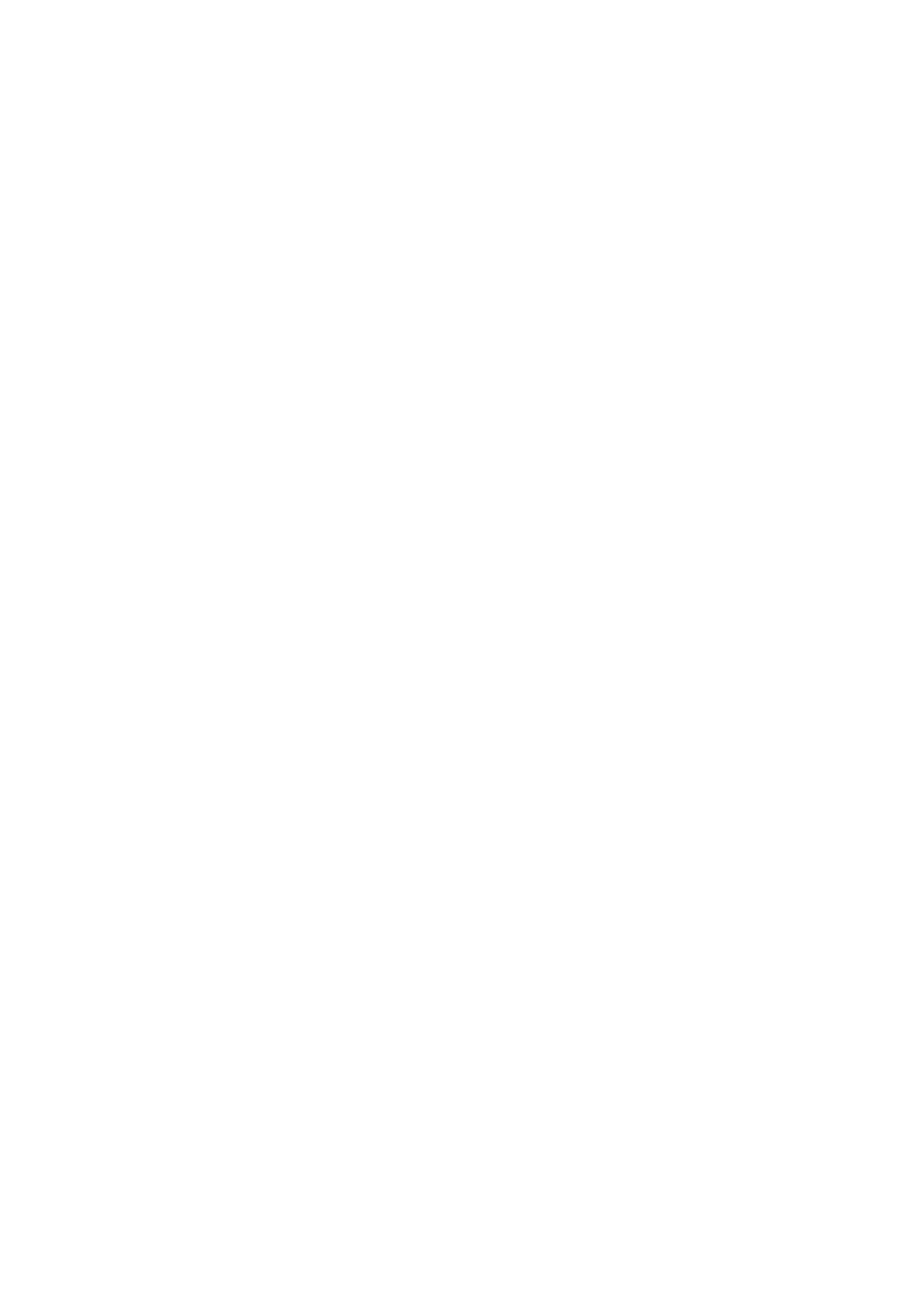# **CONTENTS**

| Foreword                                                          |          |
|-------------------------------------------------------------------|----------|
| 1.0 Introduction                                                  | 6        |
| 1.1 Setting                                                       | 6        |
| 1.2 Legal status                                                  | 8        |
| 1.3 Management                                                    | 8        |
| 2.0 Purpose of this research strategy                             | 11       |
| 2.1 Links to other strategies                                     | 12       |
| 2.2 Monitoring                                                    | 12       |
| 2.3 Bibliographic database                                        | 13       |
| 3.0 Research evaluation and conditions                            | 14       |
|                                                                   |          |
| 3.1 Research of benefit to management of the Subantarctic islands | 14       |
| 3.2 Framework for evaluation of research proposals                | 15       |
| 3.2.1 Research criteria                                           | 15       |
| <b>Risk Assessment</b><br>3.2.2                                   | 15       |
| Additional points to consider<br>3.2.3                            | 16<br>16 |
| 3.2.4<br>Process for proposal evaluation                          |          |
| 3.3<br>Obligations of researchers                                 | 17       |
| 4.0 Research themes                                               | 18       |
| 4.1 Theme 1 - Natural ecosystems                                  | 18       |
| 4.1.1 Key research topics                                         | 19       |
| 4.1.1.1 Ecosystem dynamics                                        | 19       |
| 4.1.1.2 Population ecology                                        | 20       |
| 4.1.1.3 Disease                                                   | 20       |
| 4.1.1.4 Systematics                                               | 21       |
| 4.1.1.5 Biogeography                                              | 21       |
| 4.1.1.6 Physiology                                                | 21       |
| 4.1.1.7 Pedology                                                  | 21       |
| 4.2 Theme 2 - Effects of introduced biota                         | 22       |
| 4.2.1 Key research topics                                         | 22       |
| 4.2.1.1 Effects of introduced animals                             | 22       |
| 4.2.1.2 Effects of introduced plants                              | 23       |
| 4.2.1.3 Exotic biota as agents of disease transmission            | 23       |
| 4.2.1.4 Eradication of introduced biota                           | 23       |
| 4.3 Theme 3 - Human impacts and social interaction                | 23       |
| 4.3.1 Key research topics                                         | 24       |
| 4.3.1.1 History and archaeology                                   | 24       |
| 4.3.1.2 Human interactions with wildlife                          | 25       |
| 4.3.1.3 Physical impacts                                          | 25       |
| 4.3.1.4 Social effects                                            | 25       |
| 4.3.1.5 Biosecurity                                               | 26       |
| 4.3.1.6 General                                                   | 26       |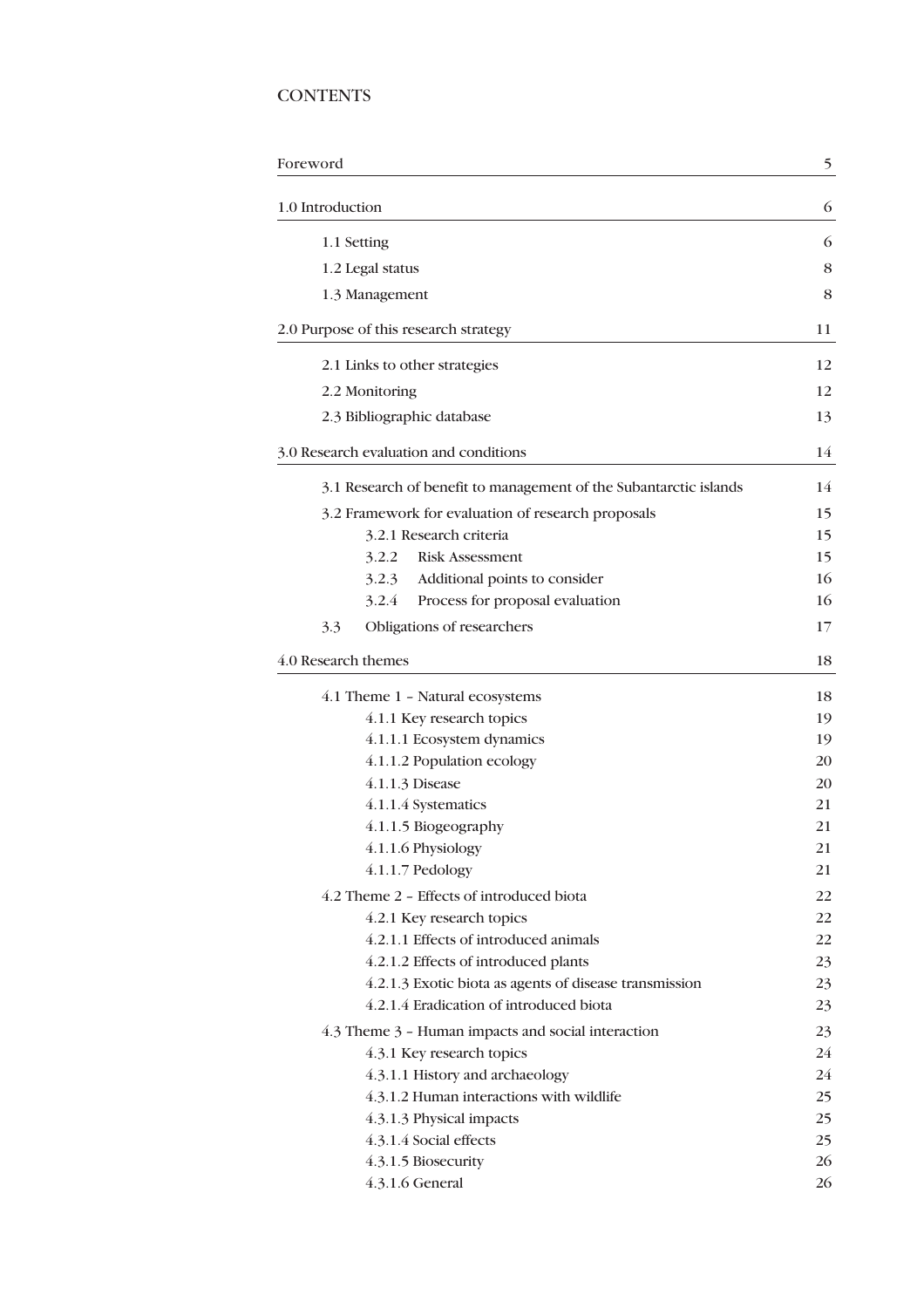| 4.4 Theme 4 - Abiotic sciences                                     | 26 |
|--------------------------------------------------------------------|----|
| 4.4.1 Key research topics                                          | 27 |
| 4.4.1.1 Geology                                                    | 27 |
| 4.4.1.2 Climatology                                                | 27 |
| 4.4.1.3 Atmospheric research                                       | 27 |
| 5.0 Current research                                               | 28 |
| 6.0 Logistics                                                      | 30 |
| 6.1 Facilities                                                     | 30 |
| 6.1.1 Snares                                                       | 30 |
| 6.1.2 Auckland Islands                                             | 30 |
| 6.1.3 Antipodes Island                                             | 30 |
| 6.1.4 Campbell Island                                              | 30 |
| 6.2 Transport                                                      | 31 |
| 6.3 Equipment                                                      | 31 |
| 7.0 Acknowledgements                                               | 32 |
| 8.0 References                                                     | 33 |
| 9.0 Appendices                                                     | 35 |
| 9.1 Appendix 1:                                                    | 35 |
| 9.2 Appendix 2: Participants in two workshops to identify research |    |
| needs for New Zealand's Subantarctic islands                       | 37 |
| 9.3 Appendix 3: Reviewers of this strategy                         | 37 |
|                                                                    |    |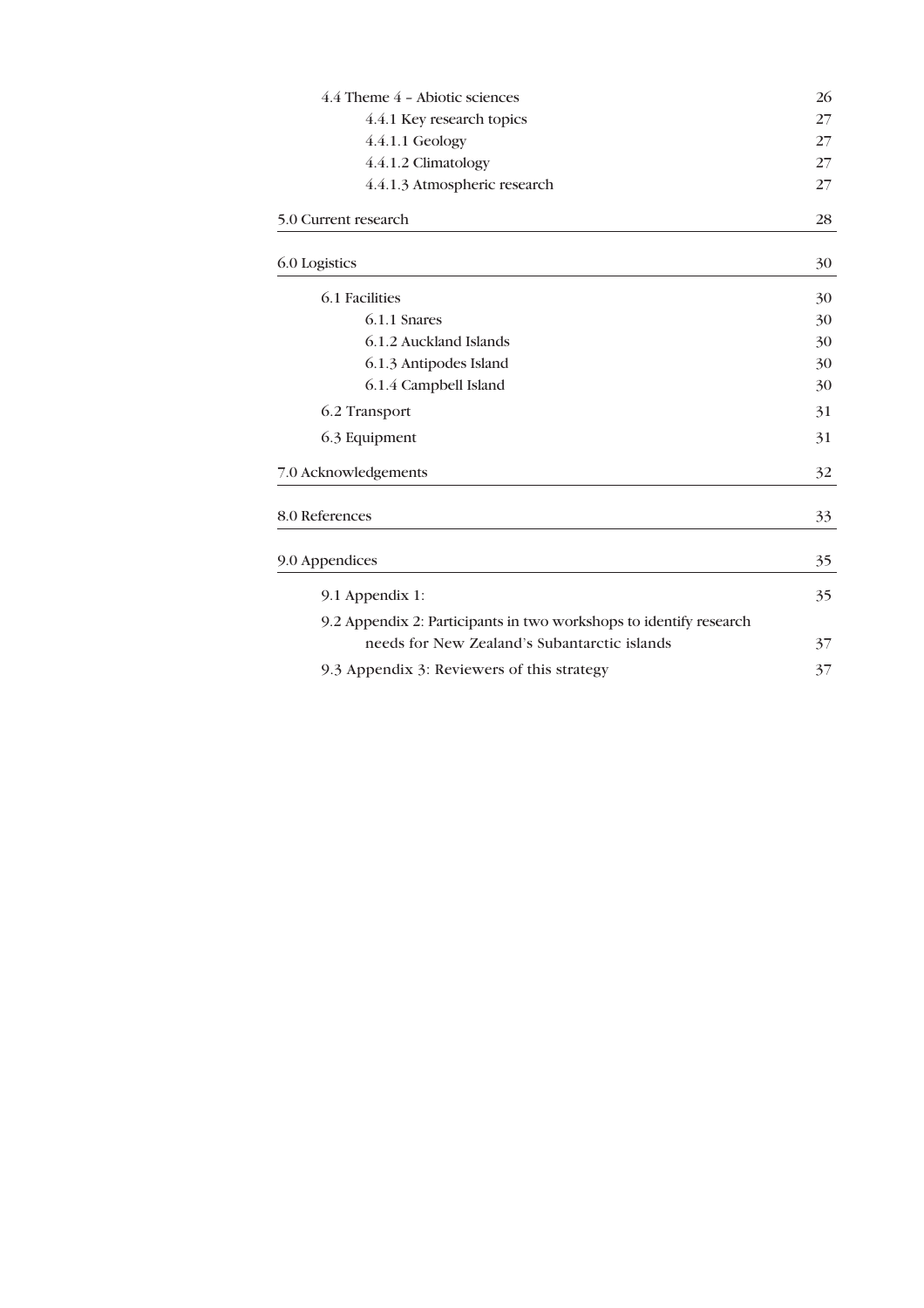# Foreword

New Zealand's Subantarctic islands are among the most pristine in the world. A considerable number now have very few introduced plants or animals and any direct impact on their ecosystems may be minimal. However, the effects of human activity are far-reaching and these islands can be barometers of change. Science has a role in calibrating the barometer.

The challenge for the Department of Conservation is to know as much about the condition of the Subantarctic islands as possible without putting them at risk. Every visit by people has risks attached to it. Legislatively, the islands are safeguarded as much as possible – they are National Nature Reserves, entry is by permit only. The high natural character of the islands has been recognised by their designation as a World Heritage Area. The department is committed to maintaining or improving the condition of these islands by continuing with the programme of eradication of all introduced mammal species.

I ask all researchers to think carefully about the value of their research to these unique and precious islands and to be conscious at all times of the risk their very presence brings to the biota upon them.

Kevin O'Connor

Conservator, Southland Conservancy.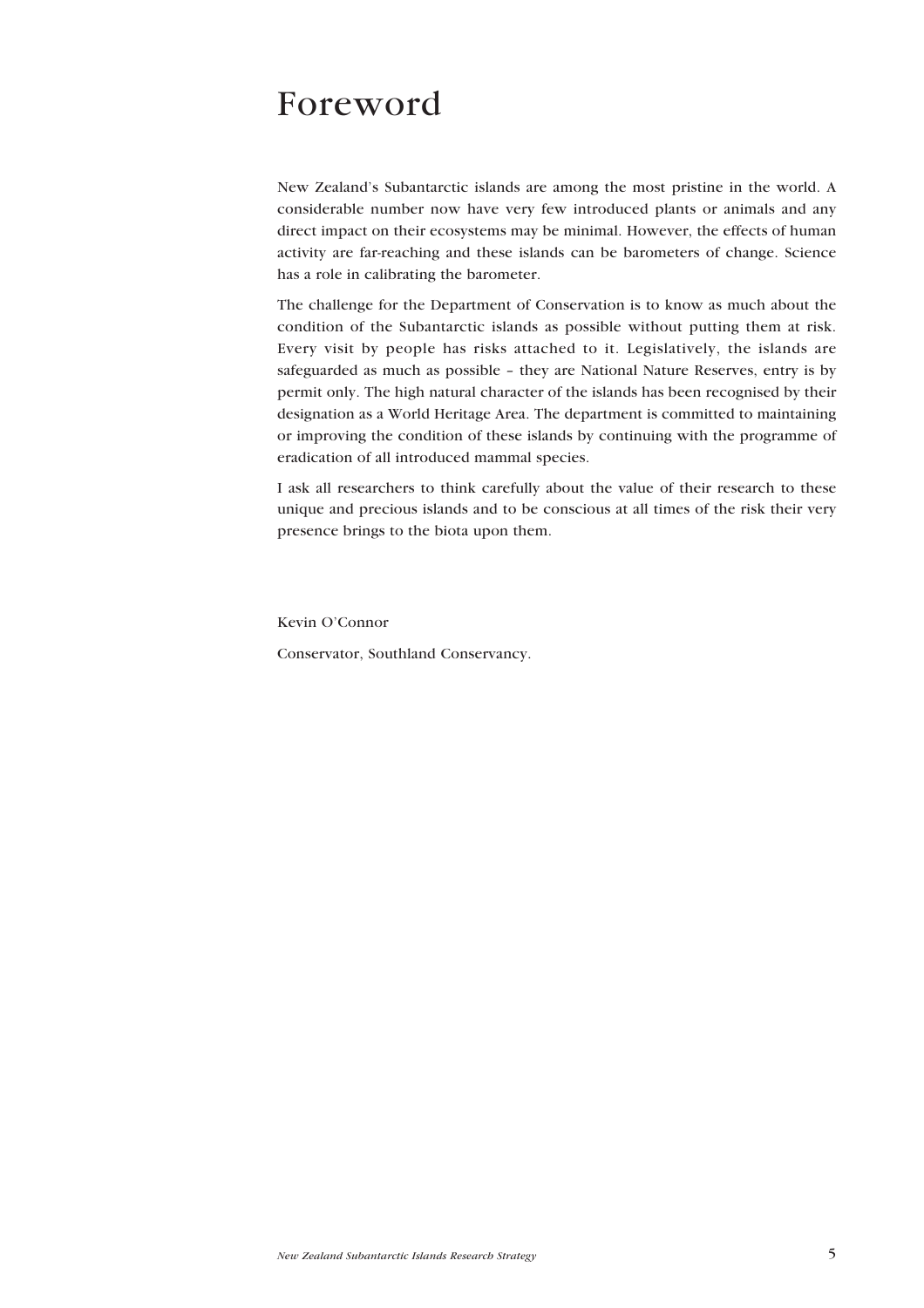# 1.0 Introduction

The New Zealand subantarctic islands are managed by Southland Conservancy of the Department of Conservation. Management has included pest eradications, weed control, threatened species recovery, archaeological survey and facilities maintenance. Frequency of visitation varies with management action undertaken by the department. However, the greatest pressure for access to the islands comes from researchers. Research projects can be long term and/or involve months of occupation of the islands or they can simply involve the collection of data and material which can be accomplished in a short time frame (a day or less per island). In addition, some research may be aligned to the Department's management goals whereas other research may be investigating global processes and have little obvious benefit to management of the islands. Thus, the purpose of this research strategy is, firstly, to provide a tool for managers to decide which research is most appropriate and, secondly, as a guide for researchers to indicate where the Department has specific research needs. The purpose is expanded upon in Section 2 of this strategy.

Priorities for research, evaluation of research proposals and obligations of researchers are given in Section 3. In Section 4 research themes are developed and contain key research topics which range from those targeted at management needs through to those which take advantage of the location or other characteristics of the islands to understand regional or global phenomena. Current research levels, including long-term research projects, are briefly described in Section 5 and in Section 6 logistics pertaining to work in the Subantarctic islands are explained.

A summary of information for researchers planning to work within the Subantarctic is in Appendix 1. Two other key documents for researchers to read and comply with are the operational guidelines and quarantine requirements, available from Southern Islands Area Office of Southland Conservancy.

All researchers are required to refer to this strategy when applying to Southland Conservancy for access to the islands and permission to conduct research. Applications should be justified in terms of the criteria listed in section 3.2.1 and the priorities for research in section 3.1. Application for approval, in principle, of research on the Subantarctic islands should be made before funding applications are submitted to funding agencies. Funding agencies, e.g., NSF, NERC, FRST, MoRST, Marsden Committee and University Grants Committees, are encouraged to use this strategy when considering applications for funding.

This strategy will be reviewed and updated in the light of new information five years from publication date. It will be aligned with review of major documents such as the Conservation Management Strategy for the Subantarctic islands.

### 1.1 SETTING

Lying in the Southern Ocean south to south-east of New Zealand are the five island groups that make up New Zealand's Subantarctic islands. Latitudinally, the islands range from the "roaring forties" to the "furious fifties" and all are located between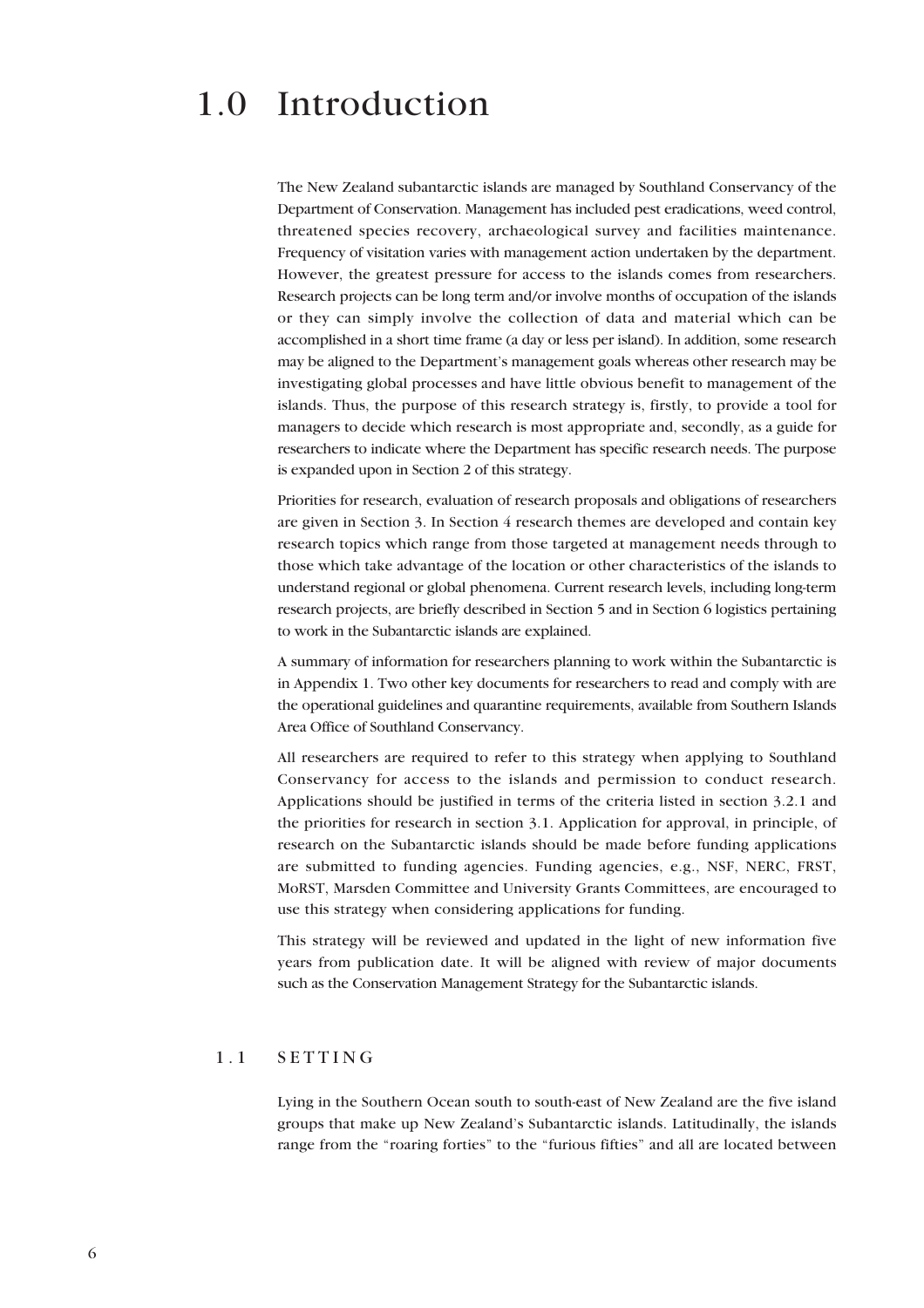the subtropical convergence and the Antarctic convergence (Fig. 1). Along with Macquarie Island (an Australian territory), these islands constitute the Pacific Subantarctic sector. None of the New Zealand islands are permanently inhabited and all are totally protected as National Nature Reserves.

Subantarctic islands are highly valued because of their distinctiveness and because of their qualities as "natural laboratories" to help understand environmental systems beyond the islands (Chown et al. 1997, Young 1995, Hänel and Chown 1998a). The Subantarctic islands of New Zealand play an internationally important role because of their location and relatively natural condition. In the Pacific sector, the New Zealand islands lie between 47° and 53°S (Macquarie is at  $54^{\circ}$  30'S). In comparison, the five South Indian Ocean sector island groups tend to be in the lower latitudes and are more spread out between 36°and 52°S. Many of the islands of the South Atlantic sector are more polar and are located between 51° and 63°S,



although Gough Island lies at  $40^{\circ}$  19'S. Thus, the New Zealand Subantarctic islands occupy the mid-latitudinal range among the Subantarctic island groups.

Using their location in relation to defined biogeographic zones, the New Zealand island groups are all classified as cool-temperate - the warmest of the three southern, high-latitude zones (Clark and Dingwall 1985). They share this zone with the Falkland Islands, Tristan da Cunha and Gough Island (South Atlantic sector) and  $\hat{I}$ le Amsterdam and  $\hat{I}$ le Saint-Paul (South Indian Ocean sector). Macquarie Island, the only other island in the Pacific sector, is classified as Subantarctic (along with Îles Kerguelen, Îles Crozet, Heard and MacDonald Islands, Marion Island, Prince Edward Island and South Georgia). The other islands (including the Balleny Islands) lie within the maritime Antarctic zone (Clark and Dingwall 1985, p. 187).

The New Zealand Subantarctic islands comprise The Snares/Tini Heke, Bounty Islands, Antipodes Islands,

Auckland Islands and Campbell Islands/Motu Ihupuku (Fig. 2). Summaries of the biology, geology and history of each island group can befound in the Nomination for World Heritage Listing (DOC 1997), the Subantarctic Islands Conservation Management Strategy (DOC 1998) and in the revision of the guide book to New Zealand's Subantarctic Islands (Peat 2003). Further details relating to facilities and logistics are given in Section 6 of this strategy.

Because of their origins and isolation from major land masses, their climate, topography and relationship to marine topography, the New Zealand Subantarctic islands have developed unique ecosystems with a high degree of endemism. Human influence on these islands is very recent although profound for some islands and species.

Fig. 1: The location of New Zealand's Subantarctic islands in relation to the subtropical and Antarctic convergences as well as the other Subantarctic island provinces.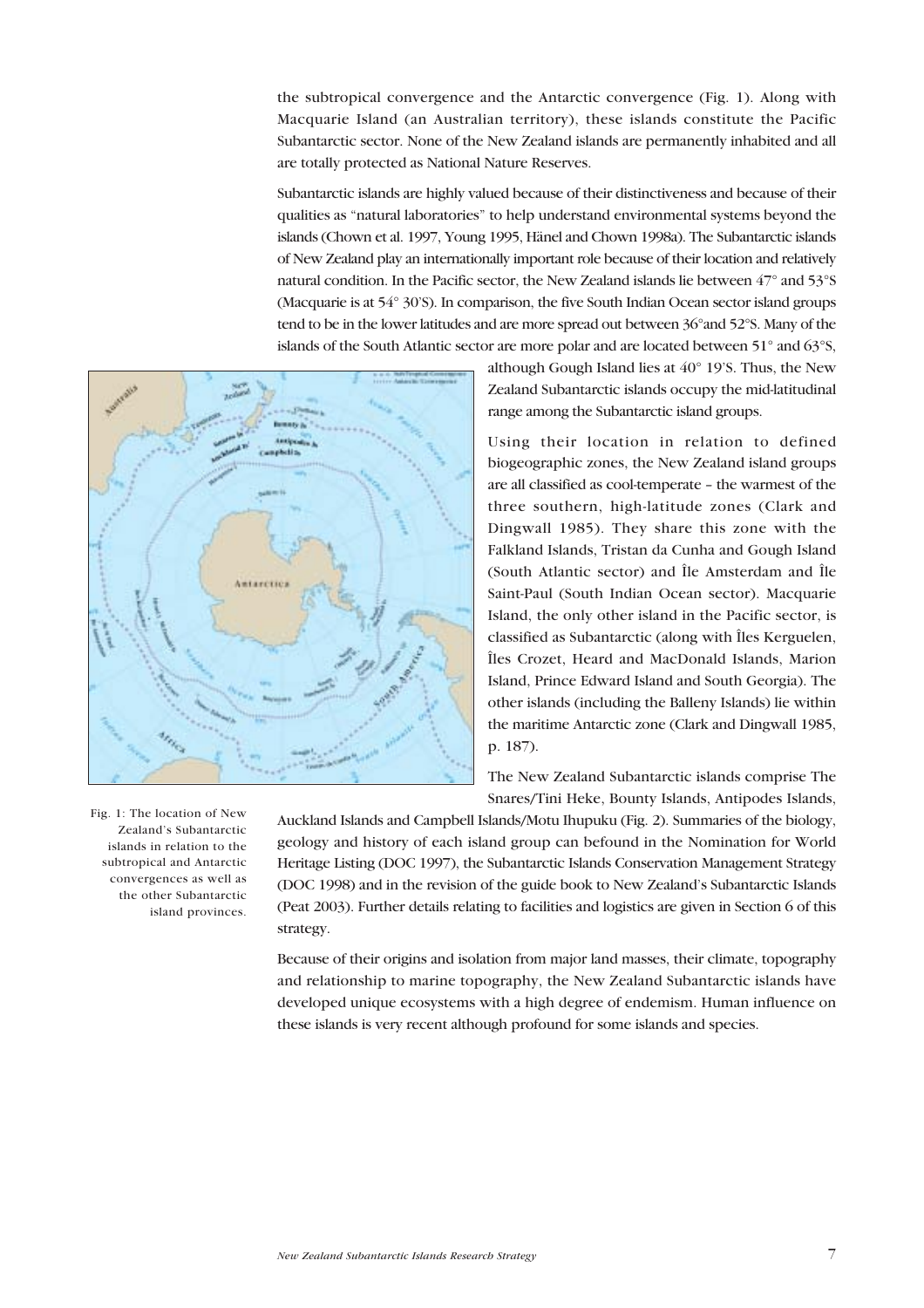### 1.2 LEGAL STATUS

The New Zealand subantarctic islands are accorded the highest level of protection possible under New Zealand law. All are National Nature Reserves (under the Reserves Act 1977) and the reserve boundaries are at mean spring low water. In 1998 they became the New Zealand Subantarctic Islands World Heritage Area (Peat 2003). The justification for inscription as a World Heritage Area relates to the high level of biodiversity, population densities and endemism among the fauna and flora as well as the biogeography of the biota.

In addition, a marine reserve has been established around the Auckland Islands (DOC 2002). The Auckland Islands Marine Reserve encompasses c. 484,000 ha and includes all of the territorial sea and internal waters surrounding the Auckland Islands from mean high water spring out to 12 nautical miles. The marine reserve was established to protect a unique and outstanding marine environment and no extraction or disturbance of marine life (other than for approved scientific and management purposes) will be permitted in the reserve.

### 1.3 MANAGEMENT

Management of the New Zealand Subantarctic islands is the responsibility of Southland Conservancy of the Department of Conservation. Operations within the Subantarctic islands are the responsibility of Southern Islands Area of Southland Conservancy. The Area Manager is accountable for all activities undertaken within the department's area of jurisdiction in the Subantarctic islands.

Entry permits are required to land on any of these islands, since they are Nature Reserves. Research concessions are required for any research proposed for the islands and permits for collection of material are mandatory. Researchers must also adhere to the Department of Conservationís operational standards as outlined in the annually updated document "New Zealand Subantarctic Islands Operational Guidelinesî (see Appendix 1). Summaries of legal status and the statutory basis for management of the islands can be found in DOC (1997, 1998).

Although all of the New Zealand Subantarctic islands are National Nature Reserves, for the purposes of management the islands have been further categorised into "minimum impact" and "refuge" islands based on their ecosystem condition and vulnerability to disturbance (DOC 1998, p. 39). Most of the islands have been classified as "minimum impact", i.e., the highest degree of naturalness and with entry strongly limited. The "refuge" islands are Auckland, Enderby and Masked Islands in the Auckland Island group plus Campbell and Folly in the Campbell Island group. The distinction between these two categories relates primarily to the presence, either current or in the recent past ("refuge" islands), or absence ("minimum impact" islands) of introduced mammals and the effects that these introduced species have had on the fauna and flora of each island. The overall level of modification is also taken into account. The management objectives for these two categories are given in Table 3 of the Conservation Management Strategy (DOC 1998). Research on "minimum impact" islands is for essential management purposes and can include monitoring of changes and identification of biological values. Such research can be conducted on "refuge" islands, with the addition of process studies not permitted elsewhere.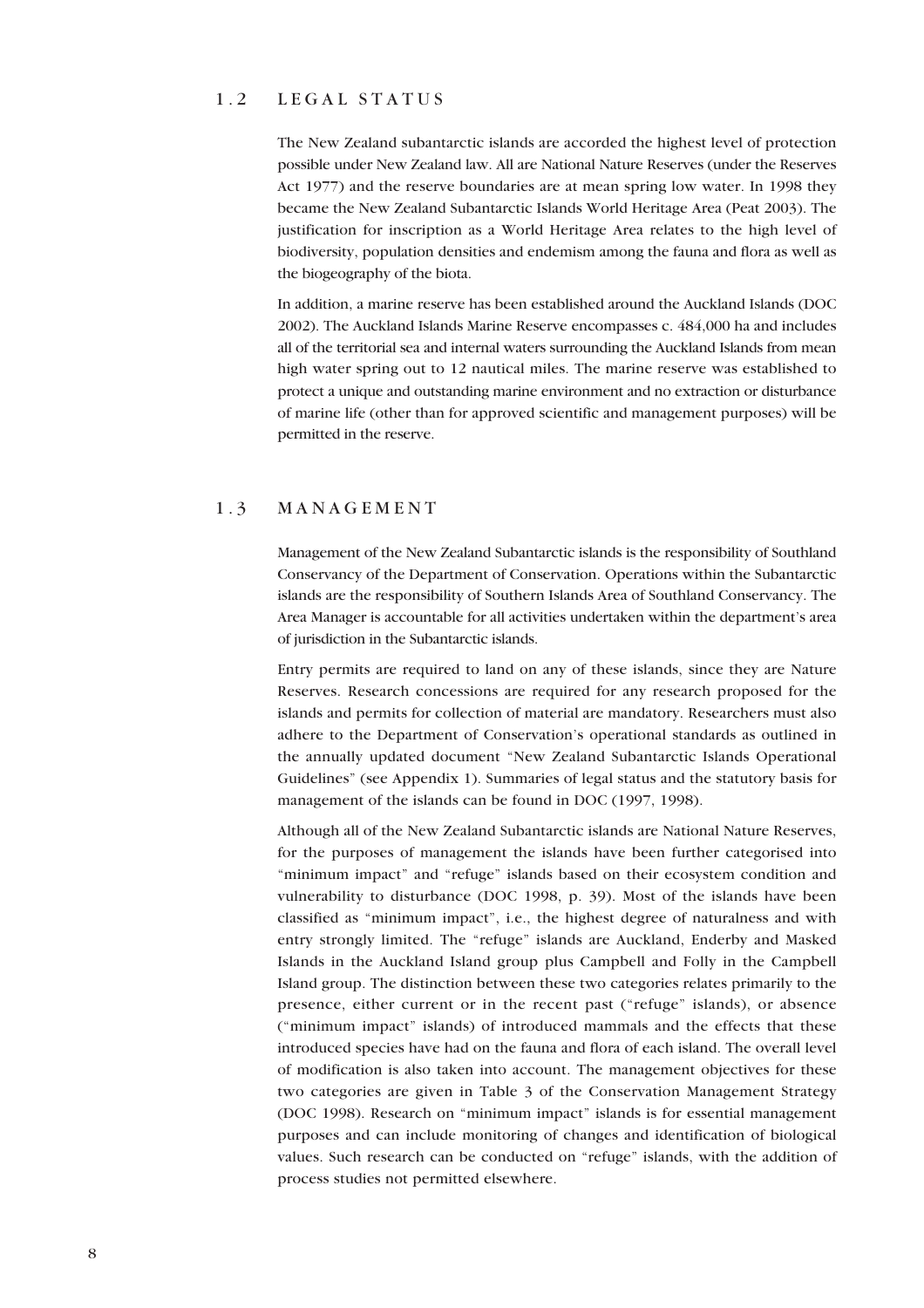

Fig. 2: The Subantarctic islands in relation to the submarine plateaux and the exclusive economic zone around all land masses of New Zealand.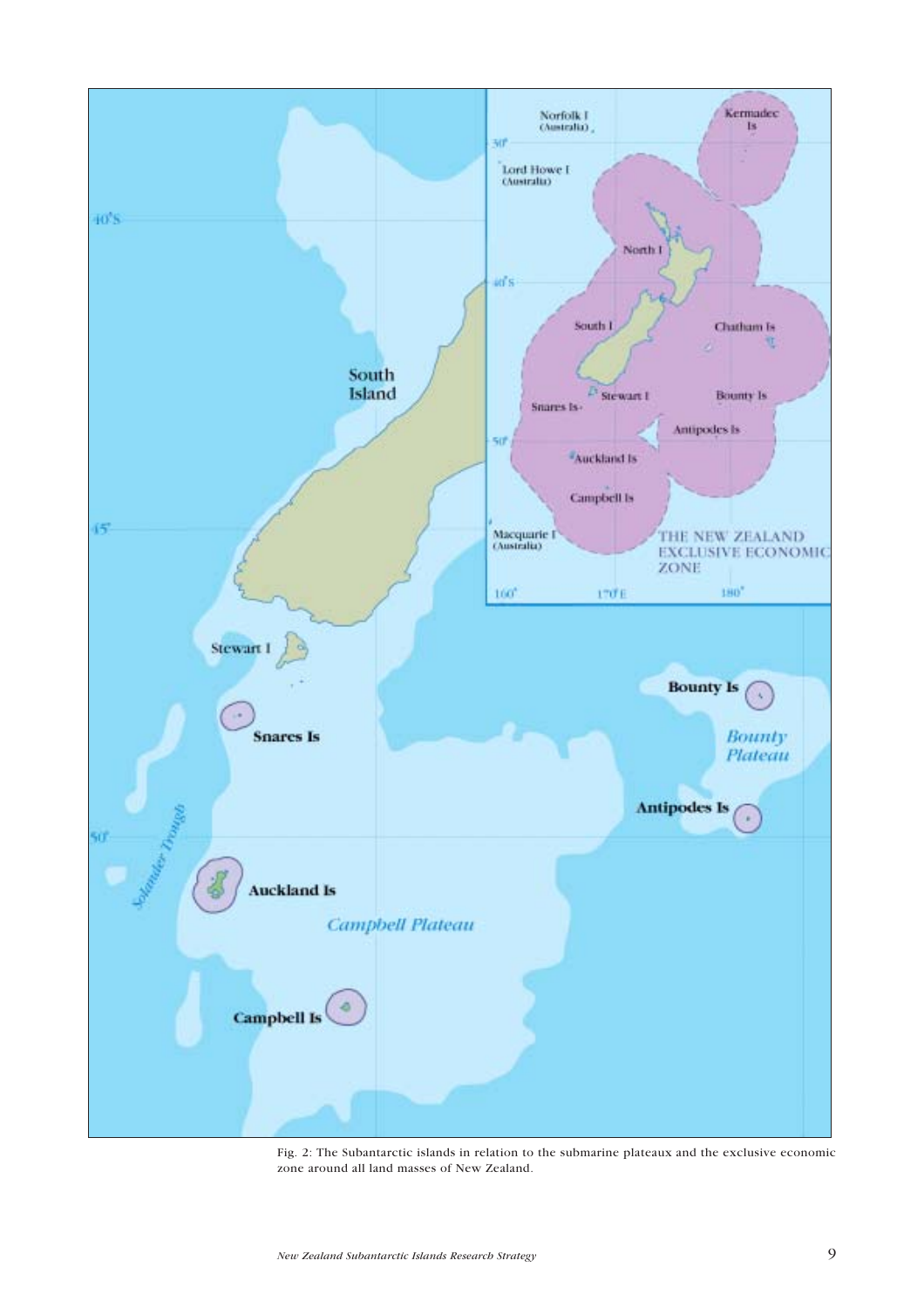The Conservation Management Strategy (hereafter, CMS) for the New Zealand Subantarctic islands provides for a reasonable degree of control over human activities and advocates a precautionary approach to granting visitor permits (DOC 1998 - see Part 5). Tourist numbers are limited to a maximum of 600 per annum at large sites and 150 per annum at small sites and access is limited to a few locations on just three islands (Campbell, Enderby and Auckland Islands).

Research and management are, or have been, conducted on most island groups within the last ten years. Those activities were strictly controlled, again using a precautionary approach (DOC 1998 - see Section 2.6, 2.7), and were permitted because the perceived benefits outweighed the perceived risks and impacts. Most of the research has been undertaken by New Zealand-based researchers but international teams of researchers have also worked on the New Zealand Subantarctic islands. However, since the declaration of these islands as a World Heritage Area, and given the increasing concern about the effect of exotic species in conjunction with climate change and increasing pressure from tourism, further restrictions on access may be warranted (Chown et al. 2001). Indeed, Chown et al. (2001) suggest "... if Southern Ocean islands are declared World Heritage sites, then exclusion of most human activity should accompany this declaration. Although such a decision would seem unpalatable, the available evidence suggests that it is the only way to ensure the persistence of many remarkable species and ecosystems.<sup>"</sup>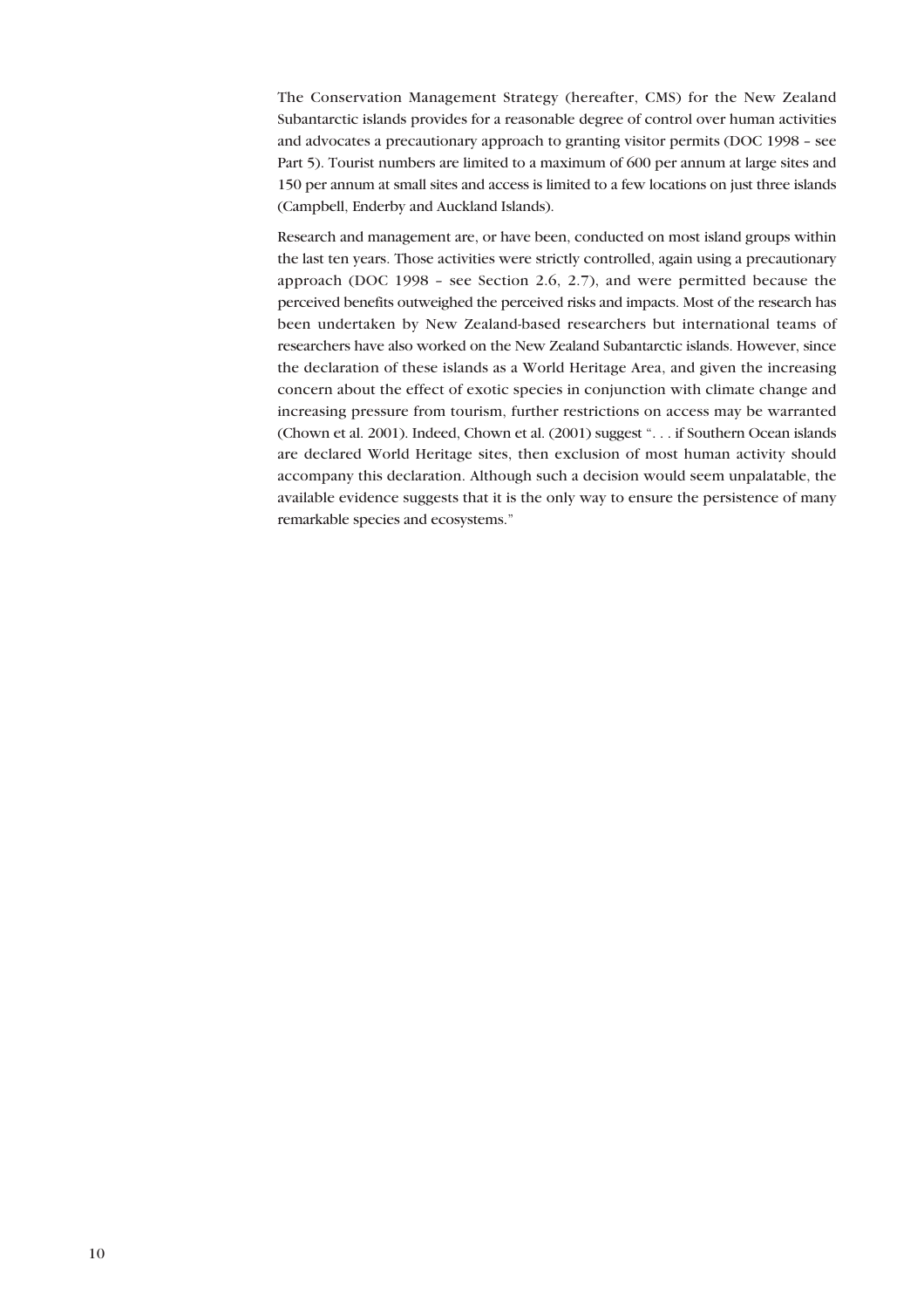# 2.0 Purpose of this Research Strategy

This strategy is intended to fulfil two purposes. The first is as a guide to researchers to indicate the types of research that the Department of Conservation currently considers will be useful for wise and effective management of this internationally significant group of islands – see Section 3.

The second is as a tool for managers, to assist them to discriminate more easily among the many applications for research that are received each year. The number of applications to conduct research in the New Zealand Subantarctic islands has risen considerably since 1995. Between 1987 (when the Department of Conservation was created) and 1995, the total number of research permits issued was c. 60. For the 1997/ 98 season 19 permits were issued (DOC 1998) and for the 2004/05 season there were seven research expeditions, seven management expeditions and 37 permits issued. Given that the islands have such a high degree of protection (and bearing in mind the purpose for which this protection was bestowed) as well as the limited facilities on the islands, there is a real need to limit and prioritise the research which is conducted on these islands.

Over the past five years there has been significant pressure via applications for research on a number of the Subantarctic islands, e.g., North East Island in the Snares and Enderby Island in the Auckland Islands. In order to manage these islands for their primary value as internationally significant wild places, it is possible that an annual quota for researchers may have to be introduced, along with the annual quota for visitors, to manage the cumulative impact on these islands.

The following quote sums up the responsibility of staff in Southland Conservancy who are the current managers of the New Zealand Subantarctic islands, and indicates why the Conservator has requested the development of this strategy:

 $\hat{a}$ ... buman visits collectively pose the single biggest risk [to the Subantarctic islands] - especially with their associated transport and likely travelling companions (e.g., rats, weeds or other pest organisms). Management of these island reserves is firstly about minimising the risks of adverse effects on the environment caused by people which may be equated  $-$  to an extent  $-$  with minimising visits. In setting access policies, there must be a balance struck between degree of risk and degree of benefit. All proposals - whether for tourism, science or management purposes - should be assessed consistently against stringent environmental standards. No special privilege should be given to any proposed visit other than that which is merited by the particular contribution of the proposal to the preservation of nature, which is the primary purpose of the reserve status and classification" (DOC 1998).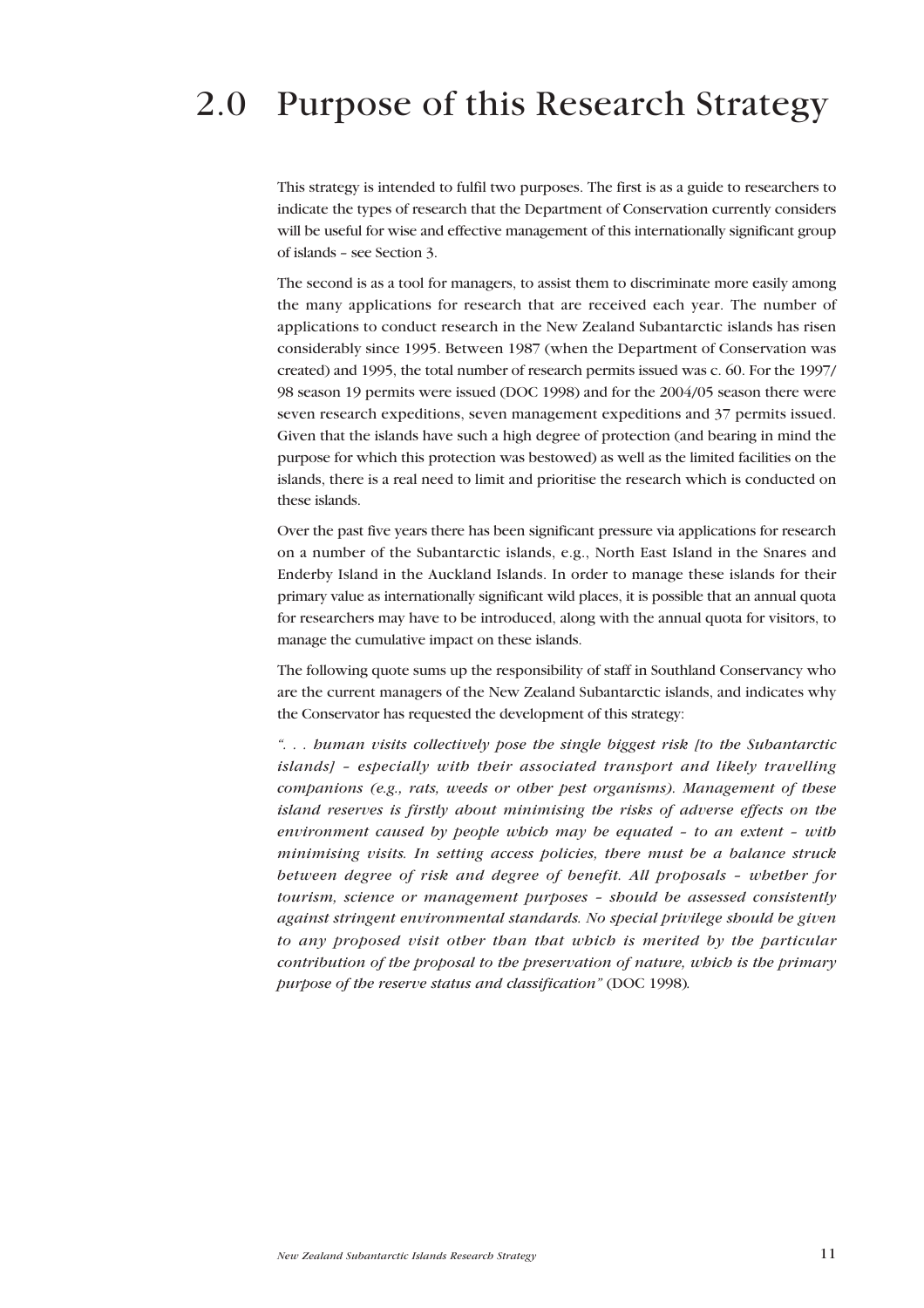# 2.1 LINKS TO OTHER STRATEGIES

The Subantarctic research strategy is intended to be the primary guide for researchers and managers. It is linked to many other strategic documents produced by the Department of Conservation and other agencies, of which the principal ones are: the <sup>"</sup>Conservation Management Strategy: Subantarctic Islands 1998-2008<sup>"</sup> (DOC 1998), "Action Plan for Seabird Conservation in New Zealand. Part A: Threatened Seabirds" (Taylor 2000), "Department of Conservation Strategic Plan for Managing Invasive Weeds" (Owen 1998), "Draft: Southland Invertebrate Conservation Strategy" (Edwards 2001) and "New Zealand Science in Antarctica and the Southern Ocean (2004-2009)" (Peterson 2004). In addition, "Science Counts", a document that is revised annually, provides the framework for strategic research directions within the Department of Conservation (available from Research, Development and Improvement Division, Wellington). Any links made by research applicants to any of these other strategies must be justified. Planning documents for other Subantarctic island groups were also consulted during the preparation of this research strategy. None of the other Subantarctic island groups appear to have research strategies as yet.

Historic heritage management in the Subantarctic is guided by the Conservancy Historic Heritage Management Strategy. That document outlines priorities for the active management of historic and archaeological sites and for historical and archaeological research, placing management in the Subantarctic within the context of the whole Conservancy. The Department's national Historic Heritage Protection Standard Operating Procedure is also applicable in the consideration of applications to undertake any field research that may impact upon historic heritage values.

# 2.2 MONITORING

Monitoring requirements for populations of organisms or ecosystem changes and historic heritage buildings or archaeological sites are not outlined in this strategy. Research often provides baseline data for such monitoring and may also provide timeseries data useful for monitoring change. Monitoring programmes are the responsibility of Southland Conservancy and these have yet to be addressed in separate survey and monitoring strategies for biological and historic heritage. The Conservancy has very limited resources to support monitoring of all but a few key species and communities.

In developing a monitoring framework, the Conservancy will consider several levels of information required:

- Assessment of the effectiveness of management actions;
- Detection of changes in biodiversity that exceed the range of natural variation, across a range of spatial and temporal scales;
- Early warning of potential irreversible changes, locally and globally;
- ï Meeting any national or international commitments for monitoring biodiversity.

Examples could include monitoring the physical environment for climate, erosion, magnetic field gravity, plate tectonic deformation.

Priority will be given to monitoring that relates to species in high threat categories (see Hitchmough 2002; Molloy et al. 2002) and where the benefits of investigating the status of those species substantially outweigh the risks. However, because the status of species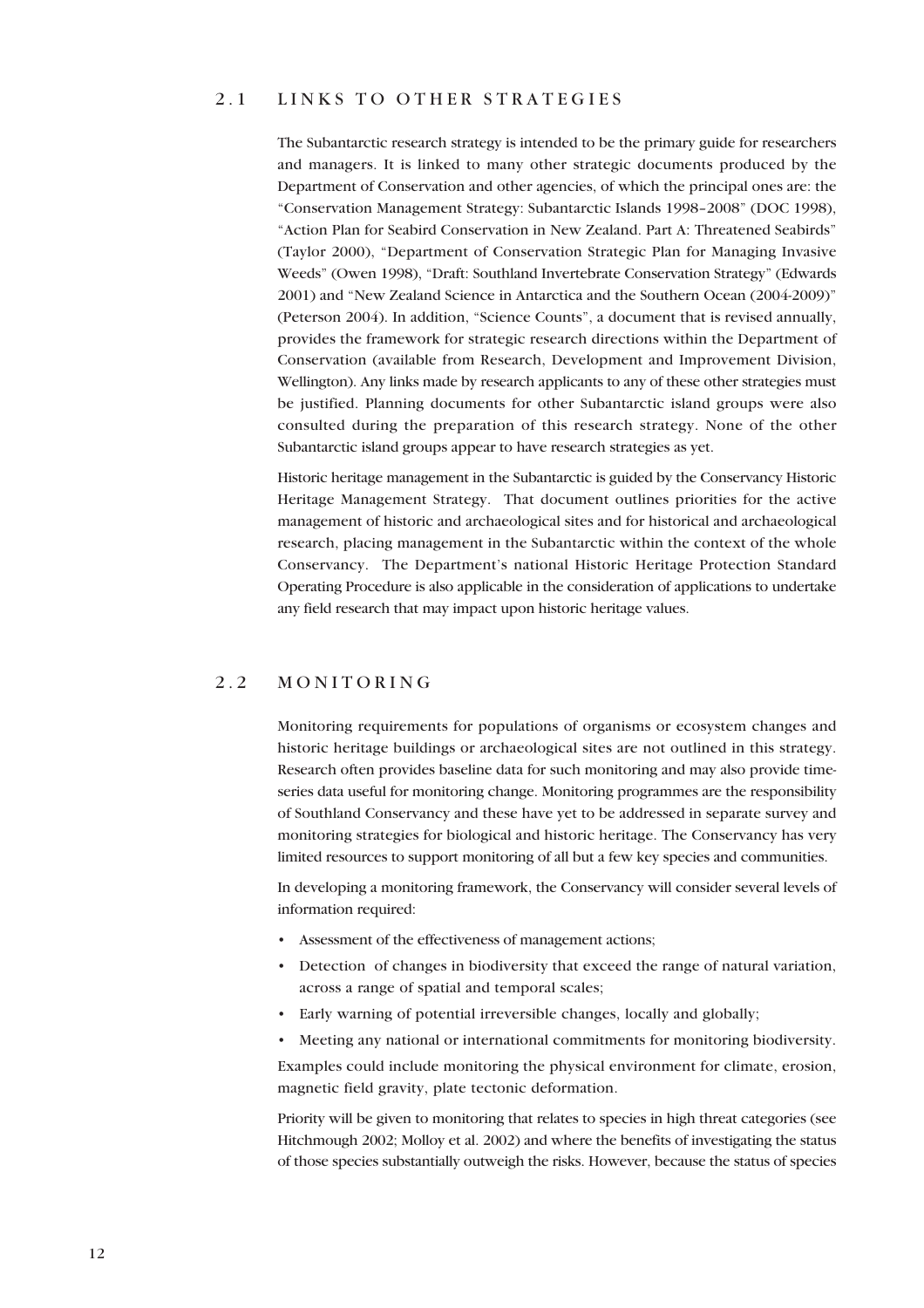can change rapidly, in response to unforeseen events, monitoring will not be limited solely to documented species under threat. Several instances, in the past, have demonstrated the value of monitoring of common species. For example, interest based research on sooty shearwaters (Warham et al. 1982) and Buller's mollymawks (Richdale & Warham 1973) on the Snares has provided invaluable baseline data against which to measure current changes in population sizes and adult survival of these species.

The department encourages the gathering of incidental observations and data while researchers are focussing on their primary study. Much of this forms valuable monitoring data and a good example of this relates to the fantail population on the Snares where a population established between 1977 and 1981. By 1985-87 the population was estimated at 300 pairs (Miskelly et al. 2001) but by July 2001 the species was extinct on the islands (P. Sagar, pers. comm.).

# 2.3 BIBLIOGRAPHIC DATABASE

A Subantarctic bibliographic database containing biological, physical and historical references has been established in electronic form (MS Access). The database is managed by the Information Management Unit of Southland Conservancy and information for research or management is freely available on request by contacting the Programme Manager (Biodiversity), Southern Islands Area, Department of Conservation, P O Box 743, Invercargill, New Zealand, email subantarcticreferences@doc.govt.nz. Researchers are encouraged to contribute references relating to current publications to this database. It is a condition of all permits issued that a copy of each publication resulting from the research conducted be sent to the Southern Islands Area for incorporation into the reference collection and database, in order to inform management.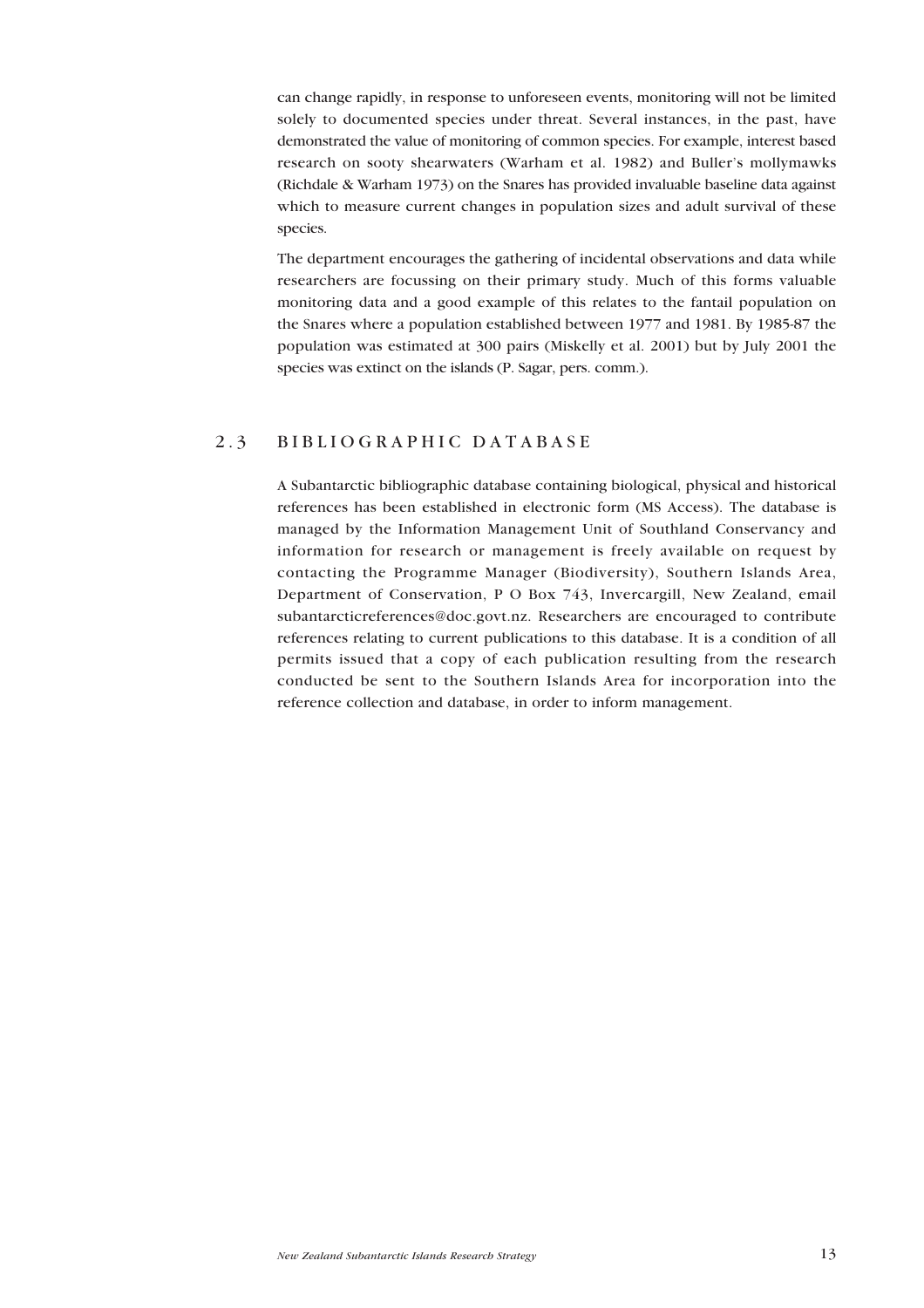# 3.0 Research Evaluation and Conditions

There are three types of research recognised within this strategy:

- 1 Research undertaken to support management goals for refuge islands and minimum impact islands.
- 2 Research for knowledge goals that may assist management of ecosystems and historic heritage that relies on the special characteristics of the Subantarctic islands.
- 3 Research informing global and regional issues that relies upon the special characteristics and location of the islands.

Key research topics, organised within themes, are listed in Section 4 of this strategy. Each topic has been assigned to one of the three research types given above.

# 3.1 RESEARCH OF BENEFIT TO MANAGEMENT OF THE SUBANTARCTIC ISLANDS

The Conservation Management Strategy for the Subantarctic islands states:

"Preference has been and will be given to scientific research that will significantly enhance scientific knowledge and effective management of the islands" (DOC 1998). Research that is of direct benefit to Southland Conservancy, as managers of the New Zealand Subantarctic islands, is given below:

- 1 the design of simple monitoring methods for key species at risk, or of communities recovering from the effects of introduced biota;
- 2 information on the impact of fisheries on seabird and marine mammal species, as well as development of techniques to minimise these impacts;
- 3 the status and ecological requirements of threatened species, e.g., snipe;
- 4 complete documentation of the biodiversity and physical environment of the islands to ensure that protection and restoration activities are placed in context with knowledge of species composition and ecosystem functions;
- 5 the distribution and impact of introduced mammal species and effective control methods;
- 6 the effectiveness of quarantine measures, including risk evaluation and baseline "health" data for the islands:
- 7 the impact of human visitors upon the islands;
- 8 documentation of the biodiversity and physical environment of the Auckland Islands Marine Reserve as a baseline against which to measure future change.

Each of these topics is expanded into more specific questions in Section  $4$  (pp. 17) -26). Note that not all research to address these topics needs to be conducted on the Subantarctic islands.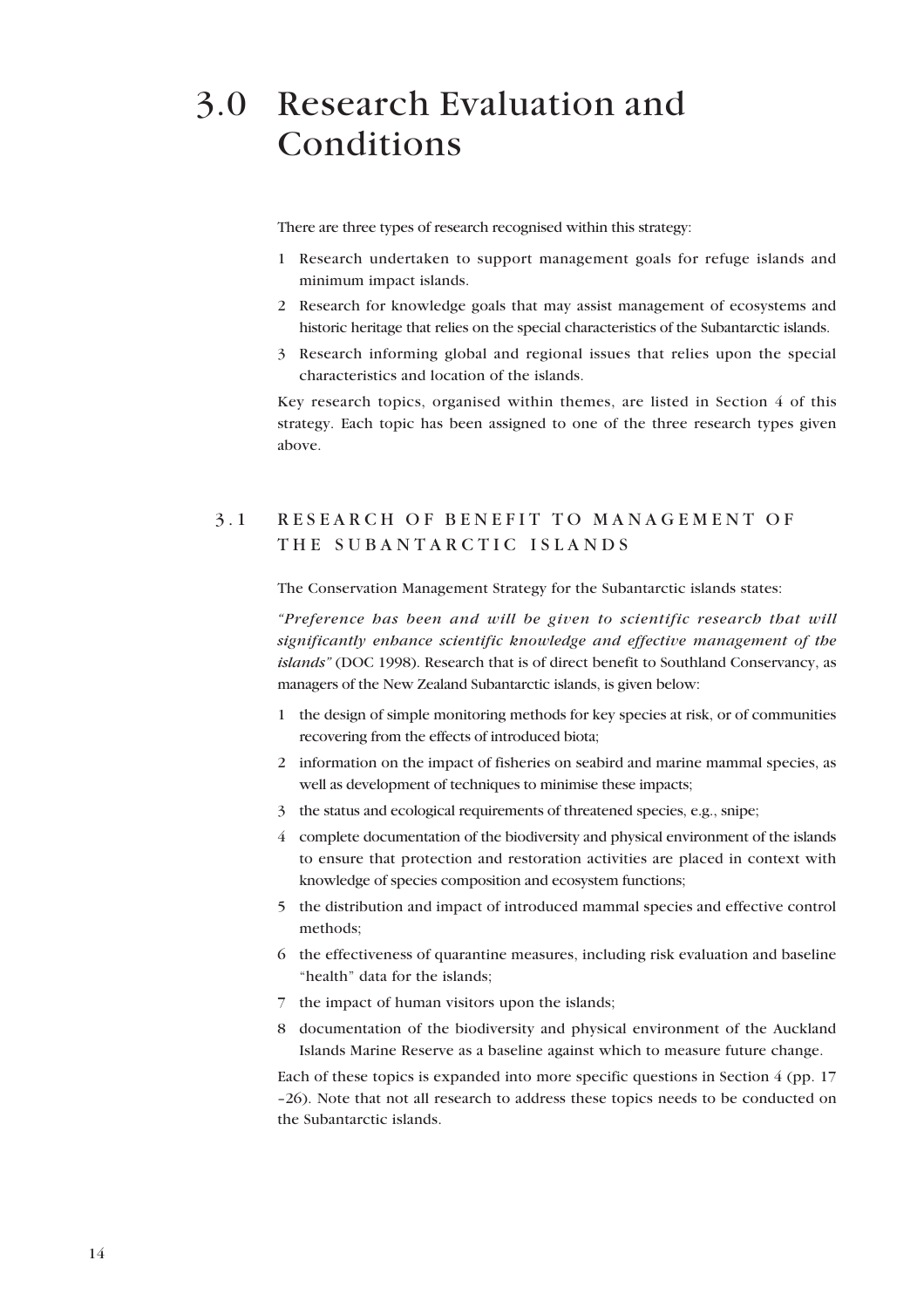Refer to section 2.6 of the Subantarctic islands CMS (DOC 1998, p. 67) for a summary of the more significant research completed recently or in progress, as well as the objectives for research and the implementation tasks the department will undertake.

# 3.2 FRAMEWORK FOR EVALUATION OF RESEARCH PROPOSALS

The Department of Conservation has an international obligation to manage the New Zealand Subantarctic islands to ensure the survival of the unique ecosystems they support. To this end, any threats to this overall goal will be minimised through management of risks. Researchers working on the islands pose significant risk and in order to manage this risk, the research will be evaluated using the criteria in section 3.2.1 and the risk assessment factors in section 3.2.2.

#### The following principle applies:

ìScience activities involving high potential or actual risks should only be approved where a species or ecosystem is in definite threat of loss or damage" (DOC 1998), and the research will contribute to mitigation of that risk. Thus, the benefits of conducting research must always outweigh the risks and impacts of doing that work. Risk and impact will be dependent on the type and scale of research being proposed as well as the environment in which it will be conducted. Work on any island involves high potential risk, but more so on "minimum impact" islands. Departmental staff will always take into account the potential effect of the research on the species and communities selected for study as well as the fragility or status of the environment or island on which the research is proposed to be conducted. The more pristine the island or vulnerable the site, the greater the justification needs to be for allowing visits (DOC 1998, p. 87). ìBecause a visit is proposed for scientific purposes [that] does not mean an entry permit will be granted (refer to 5.1 and 5.3 [of the CMS])." (DOC 1998).

#### 3.2.1 Research criteria

When processing applications for research permits the following criteria will apply, in the order listed:

- 1. The proposed research can only be done on the New Zealand Subantarctic islands and will be of significant benefit to conservation management of those islands.
- 2. The research could be done elsewhere but the benefits to conservation management are greater if done on the New Zealand Subantarctic islands.
- 3. The research can only be done on the New Zealand Subantarctic islands but the benefits to conservation management are limited.

### 3.2.2 Risk Assessment

In relation to the risks that research expeditions may pose, managers will consider the following factors, inter alia:

- 1 status of the island(s) that the research is proposed for;
- 2 current research projects on the island(s) and the impact that these have in terms of species being studied, timing of visits and locations used;
- 3 the potential impact of new research on existing research;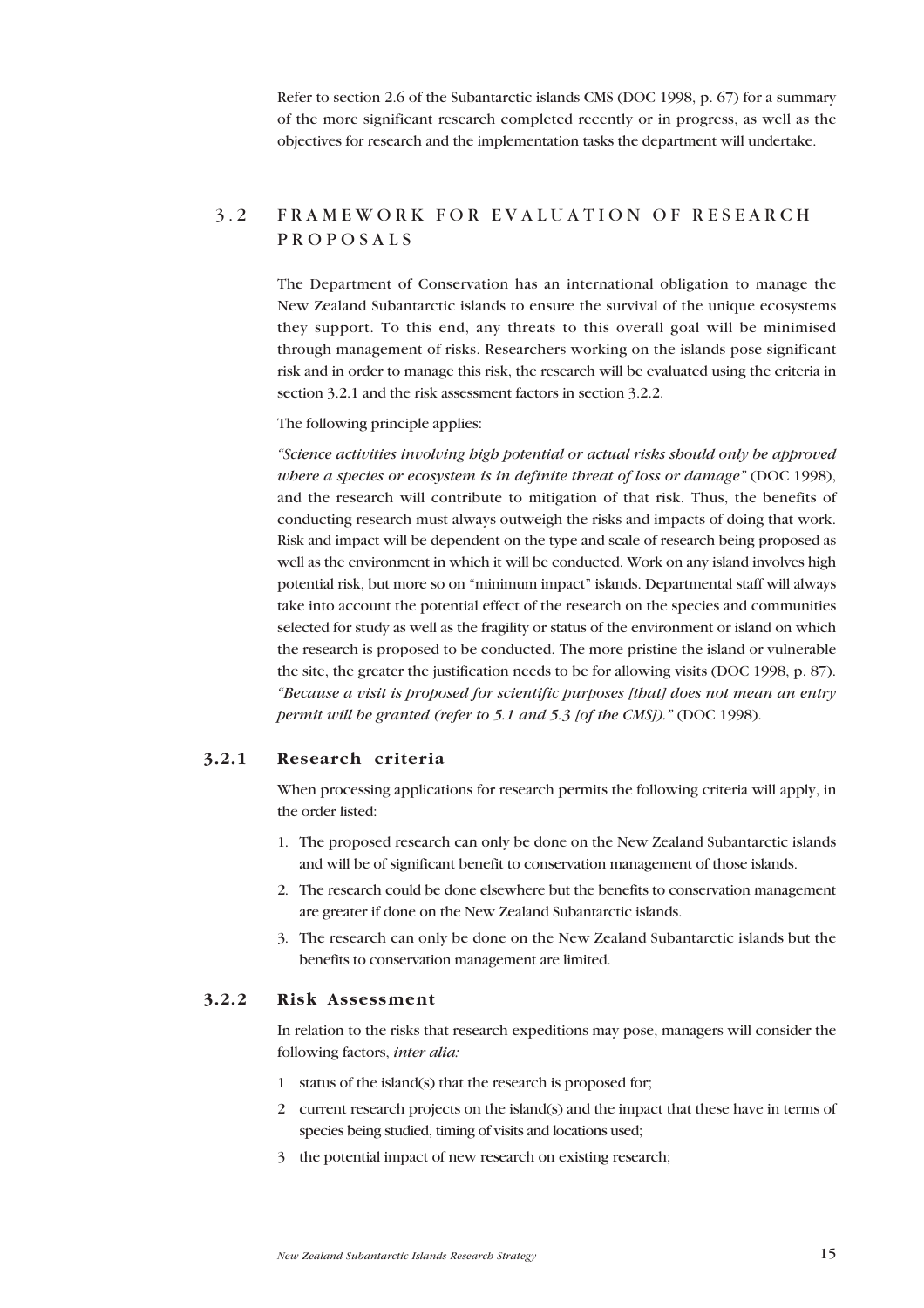- 4 current state of knowledge, including previous research, for the topic area in which research is proposed;
- 5 status of the species (one or more) that the research is proposed for;
- 6 the percentage of original archaeological desposit that remains and its uniqueness;
- 7 type of research that is proposed, e.g., observational or highly invasive/ manipulative;
- 8 amount and type of material requested for collection;
- 9 amount and type of equipment to be used/landed;timing and duration of stay;
- 10 number of personnel involved;
- 11 experience and credentials of research party members;

12 and ease of access and safety of parties.

#### 3.2.3 Additional points to consider

The New Zealand threat classification system (Hitchmough 2002) will be used as an objective means of evaluating research proposals, where applicable.

Standardisation of methodology is encouraged, to enhance the value of research and enable direct comparison between different research sites (within the Southern Ocean) and/or times.

Permits will be considered for the minimum number of people required to do the work and there is a requirement for visit lengths to be as short as possible (DOC 1998, p.84). Where possible or practicable, all visits must be ship-based and landings restricted to day visits only (DOC 1998, p. 89).

Many research investigations do not require the researcher to visit the islands to collect material or gather data. Requests for material are held on file and opportunities are taken by researchers or DOC representatives visiting for other purposes to fulfil the requests. Researchers should note that Southern Islands Area staff would prefer that all needs for collection of material should be notified well in advance. Typically there is a flurry of requests for collection once a permit has been issued to an expedition. This creates a lot of work in a very short time frame and the pressure on staff, which includes consultation time, could be avoided by lodging requests as the need arises rather than as the opportunity arises. This facilitative role of Southern Islands Area staff benefits researchers (by minimising costs and maximising opportunities) and the islands (by minimising risks).

#### 3.2.4 Process for proposal evaluation

The proposed research will be evaluated by the Subantarctic Islands Research Advisory Committee to determine its feasibility and relevance to the department's management goals, using this strategy and the Subantarctic Islands CMS as guiding documents. The committee comprises management staff from Southern Islands Area, the Conservancy Advisory Scientist and other technical staff within the Conservancy. Peer review of applications will be sought if necessary.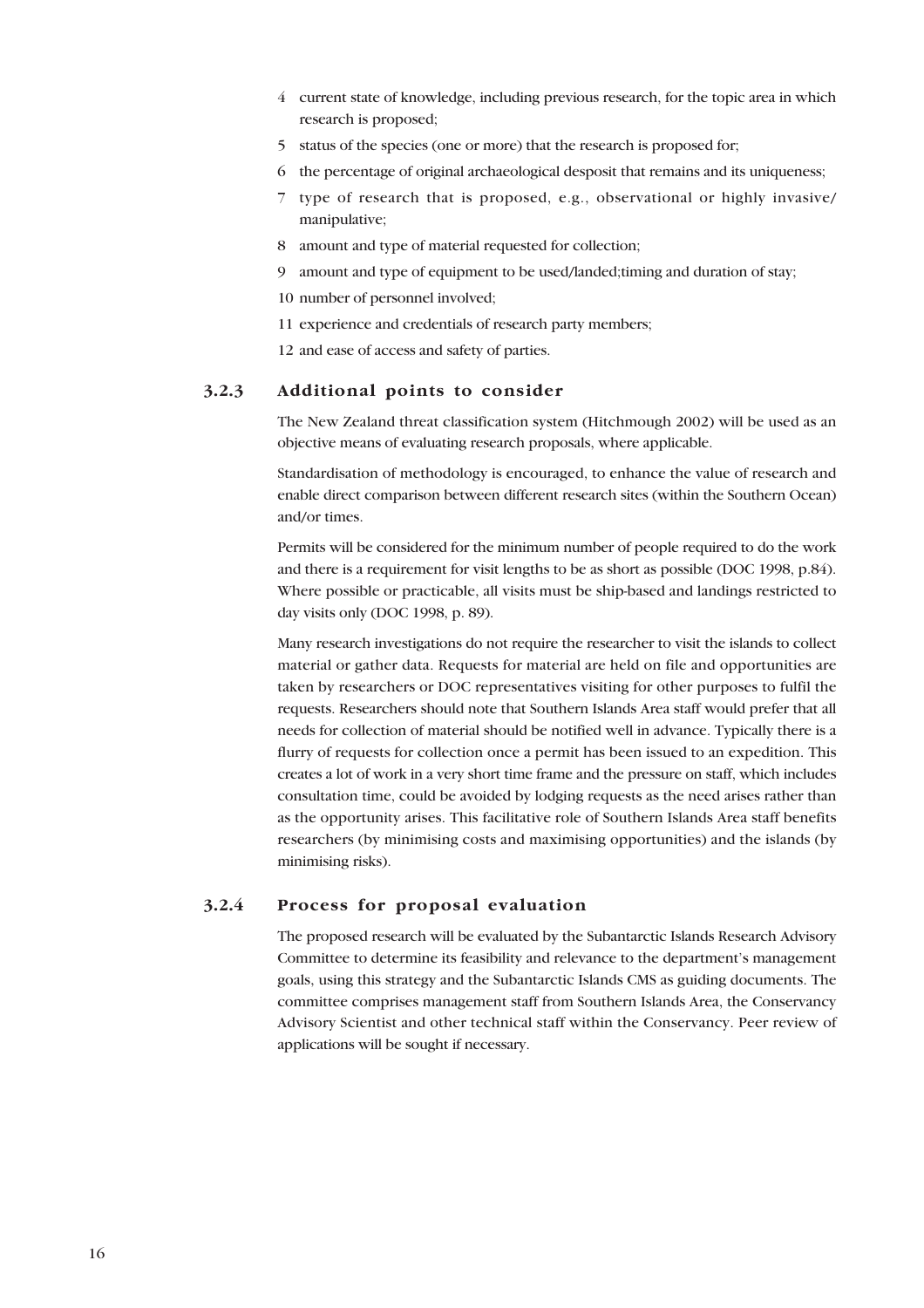# 3.3 OBLIGATIONS OF RESEARCHERS

Researchers should follow the "Information Sheet for Researchers" (see Appendix 1) when submitting an application to work in the New Zealand Subantarctic islands. Humans are not a part of the natural ecosystems of the Subantarctic, and, with the exception of dispensation to stay overnight or visit otherwise restricted islands to conduct approved research, researchers will not be granted any rights over and above other visitors.

Implementation point 5, section 2.6 of the CMS requires science activities to be carried out in such a manner that:

- protection of the natural ecosystems is ensured, and
- ï they will cause no lasting changes in indigenous plant or animal populations or community relationships, and
- they have regard for tikanga Maori, and they do not conflict with essential management operations (DOC 1998, p. 70).

Once a research application has been approved, research expedition members are required to be familiar with and abide by the New Zealand Subantarctic Islands Operational Guidelines (see Appendix 1). All research team members should have read, be familiar and comply with the documents highlighted in Appendix 1 before embarking on their trip. A copy of each document should form part of team expedition gear.

Southern Islands Area staff conduct a briefing with the members of every expedition to the Subantarctic islands. The responsibility for the whole team is delegated to the Expedition Leader. The Expedition Leader is appointed by the team and approved by the department, and this person may be nominated as the departmental representative.

All visitors to the Subantarctic islands are required to report to Southland Conservancy any observations which indicate ecological changes (e.g., unusual numbers of dead plants or animals) or physical changes (e.g., mass erosion) (DOC 1998 p. 70).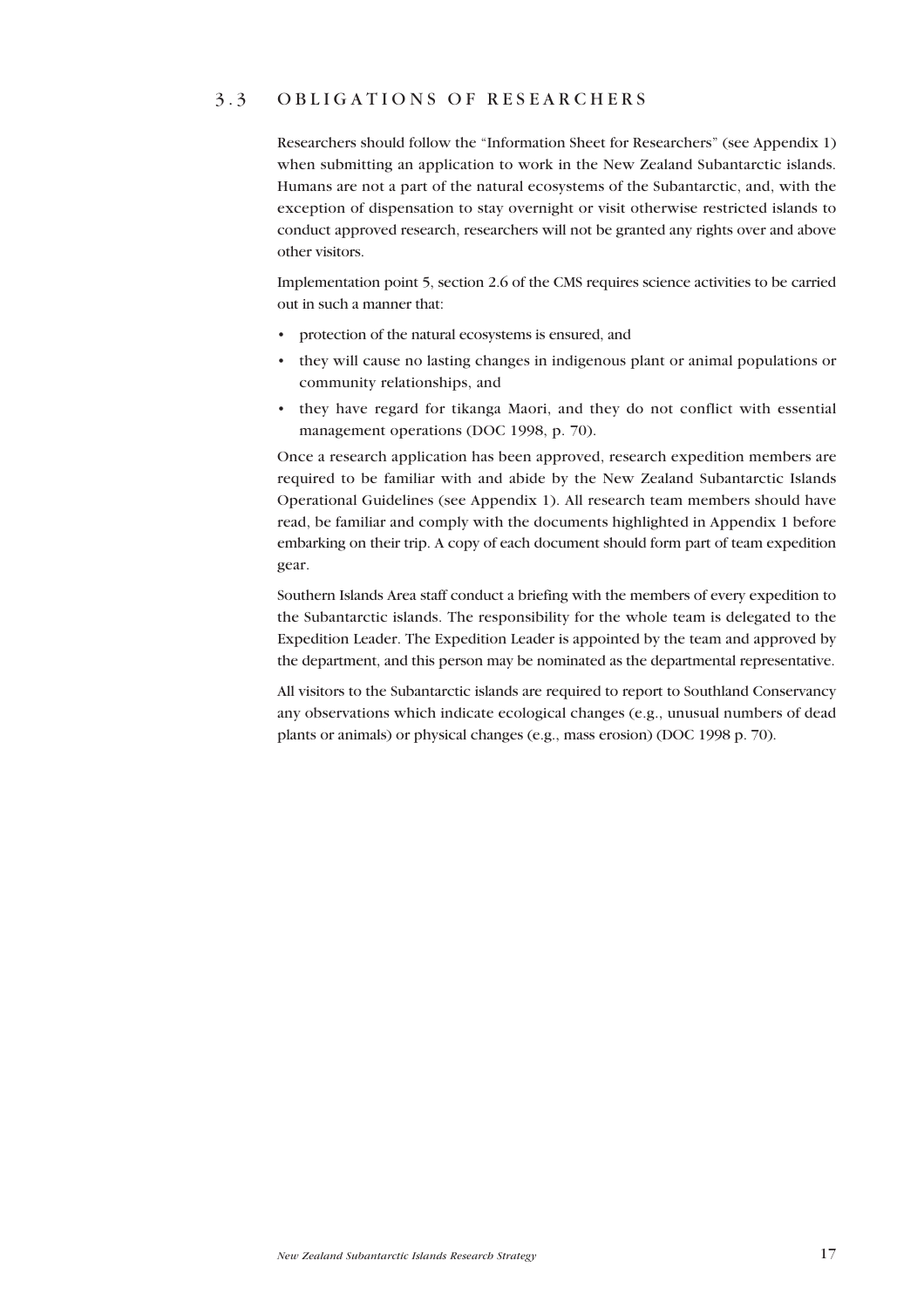# 4.0 Research Themes

The Department of Conservation, through the Conservation Act 1987, is primarily responsible for management of the natural and historic heritage of New Zealand. In order to manage the Subantarctic islands of New Zealand the greatest need for knowledge is on the biology of those islands. Three research themes dealing with aspects of biology have been identified. Inevitably these three themes are strongly linked because of the interactive nature of ecosystems. Thus, the location of a key topic in one theme does not preclude its applicability to another theme. The fourth theme covers non-biological research - geology, climatology and atmospheric research.

The topics listed below represent current gaps in our knowledge and many represent specific questions to aid management of the islands. The process used to derive these topics included:

- extraction of relevant research needs from associated strategies, e.g., the ìSubantarctic Islands CMSî (DOC 1998), the two most recent Antarctic science strategies (Peterson 1999, 2004);
- suggestions from participants at two workshops (see Appendix 2);
- suggestions from reviewers of this strategy (see Appendix 3);
- consultation with Area and Conservancy staff;
- evaluation of known research conducted in the Subantarctic.

Key research topics printed in **bold** support management goals; those in regular font are research for knowledge goals that may assist management; and those in italics are research informing global and regional issues (see Section 3). This list is not exhaustive.

Any application to conduct research in the Subantarctic islands must take into account the overriding principle stated in Section 3.1 "Science activities involving high potential or actual risks should only be approved where a species or ecosystem is in definite threat of loss or damage" (DOC 1998). The fact that a topic is listed in this strategy is not sufficient justification for approval of the research. Benefits derived from research should be transferred to the wider community, where possible. Consider communication of your results beyond peer-reviewed journals via newspaper articles, talks to school and university groups, other interest groups (e.g., iwi, NGOs) and other institutions, (e.g., Museums).

# 4.1 THEME 1 - NATURAL ECOSYSTEMS

Subantarctic islands, like many islands around the world, provide the land base for mammals and birds which spend more than half of their lives at sea. The sea provides their food source and the land their breeding platform. Massive inputs of nutrients are brought from the sea to the land by these animals, from which landbased biota benefit. The ecosystems are comparatively simple to study because of their discrete nature, making them valuable scientifically for studies of ecosystem functioning and testing biogeographic principles (Walton 1986, DOC 1997). The islands also give a unique opportunity to study palaeoclimate change in southern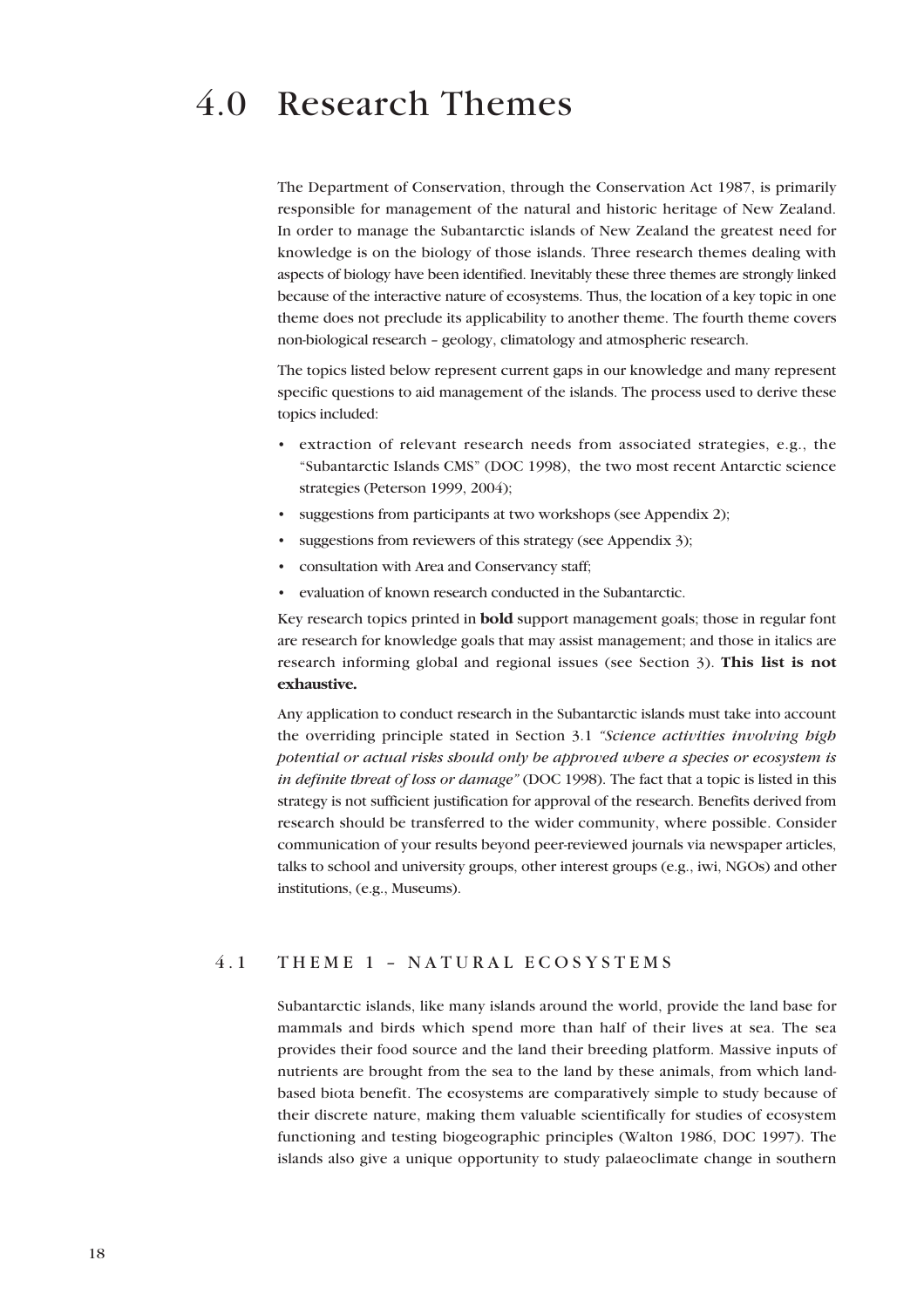latitudes, through studies of peat and pollens, palaeo-snowlines, quaternary glaciation and palaeo-sealevels. The Subantarctic islands may also provide a useful barometer for assessing current climate change.

Seabirds and marine mammals are vulnerable to changes in their food supplies which may be brought about by natural changes of ocean currents and temperatures or by harvesting of fish, squid and krill by humans. Populations of these animals may also be reduced directly as bycatch of long-line fishing, in particular. Studies of the population dynamics of seabirds and marine mammals are essential to determine whether there are deleterious human impacts so that mitigation of those effects can be sought. Natural fluctuations in population abundance also need to be determined to provide context for human-induced disturbance.

The land birds, plants, fungi and invertebrates provide useful biogeographic information to better understand species dispersal and evolution. For some land birds and invertebrates speciation has occurred after the arrival of a flying ancestor. There are many endemic plants and invertebrates adapted to the Subantarctic environment. For example, the megaherbs with their large leaves and pink-purple coloured flowers is a Subantarctic phenomenon that has not been adequately explained.

Information is needed on the systematics of all Subantarctic organisms so that priorities for management can be determined. Marine mammals, birds and vascular plants are comparatively well studied and known but invertebrates, nonvascular plants, fungi and micro-organisms have received less attention.

The baseline disease status of Subantarctic organisms is very poorly known. In early 1998 there was massive mortality of NZ sealions, especially pups, recorded at Enderby Island but the cause could not be isolated. Large lesions and paralysis of the hindquarters were symptoms (Baker 1999). Between 1944 and 1987 the number of rockhopper penguins plummeted from  $1,700,000$  to  $103,000$  – a decline of  $94\%$  (DOC 1998) – but the cause (be it disease or starvation through changes in food availability) has not been determined. Baseline information on disease status of marine mammals and birds is needed, in particular, as these are the most mobile of the organisms in the Subantarctic. However, baseline information on disease status of other biota is also needed.

### 4.1.1 Key research topics

#### 4.1.1.1 Ecosystem dynamics

- 1 How do the ecosystems respond to natural disturbances?
- 2 What are the main prey items of the different seabird species and where do the birds forage? Do males and females take different prey and use different parts of the ocean? (DOC 1998, Taylor 2000).
- 3 What are the key environmental indicators, which can be used to monitor the different ecosystems within marine reserves within the Subantarctic? (see Theme 2B, key question 2, Peterson 2004).
- 4 How important are marine mammals and seabirds as recyclers of nutrients? (Bradford-Grieve 2000).
- 5 How do land-based organisms respond to nutrient enrichment from marine sources?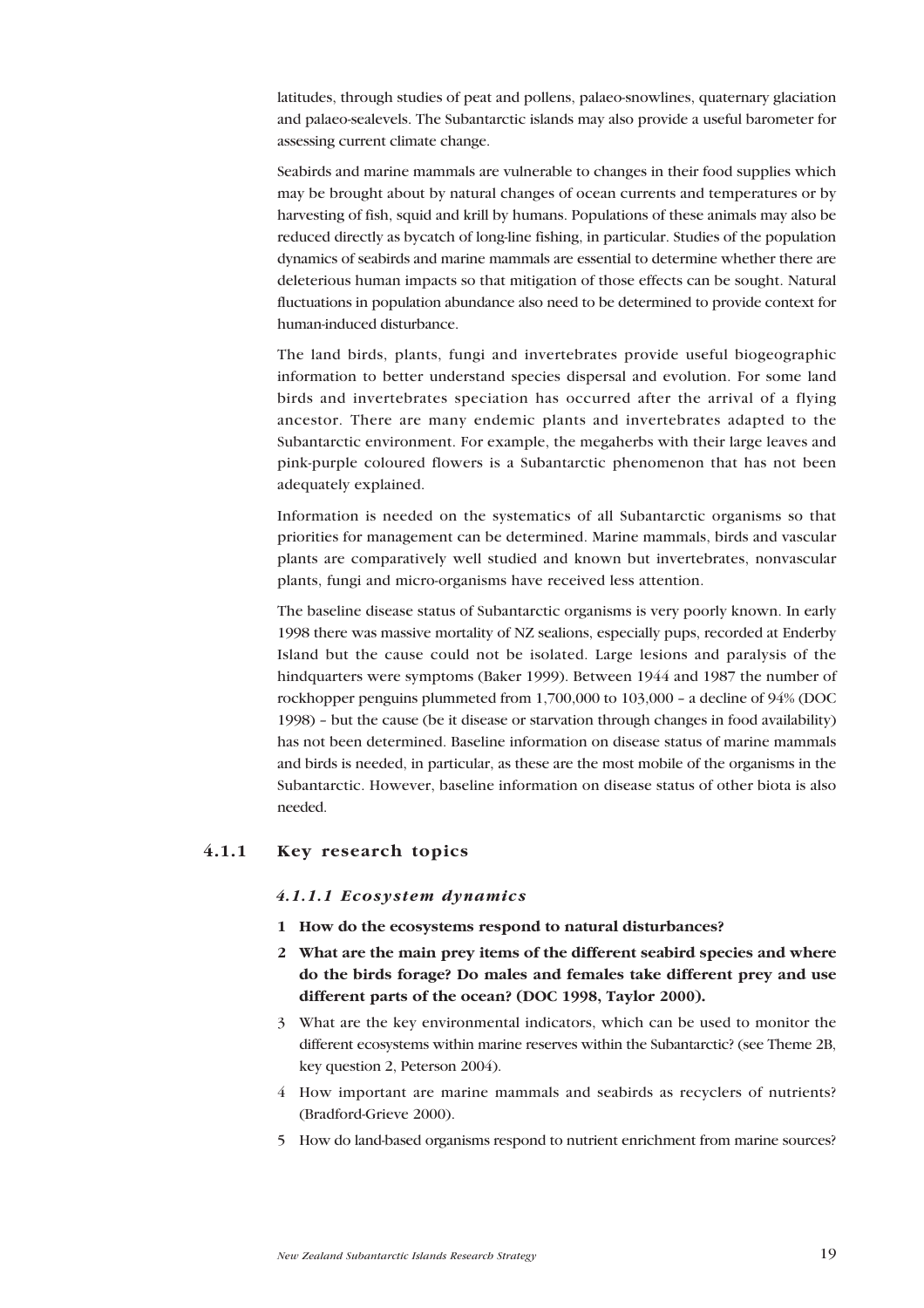- 6 How important is annual variation in primary productivity in the oceans to marine mammals and seabirds? (Bradford-Grieve 2000).
- 7 What is the diet and foraging ecology of marine mammals in the Subantarctic? (DOC 1998).
- 8 What are the unique characteristics of the Subantarctic marine envronment that require protection and how is this best accomplished? (see Theme 2D, key question 5, Peterson 2004).
- 9 What is the role of nonvascular vegetation, fungi and invertebrates in ecosystem functioning, e.g., nutrient cycling? (DOC 1998).
- 10 What are the key relationships between native plants and animals of the Subantarctic, e.g., pollination, herbivory, and which species are involved? (DOC 1998).
- 11 What are the niches of the megaherb species? Do some have a role in succession?
- 12 What is the likely effect of changes in UV radiation on biota of the Subantarctic islands?
- 13 How sensitive are Subantarctic organisms and communities to inter-seasonal climate variability and therefore to longer-term climate change? (see Theme 3A, key question 2, Peterson 2004).
- 14 What are the food web dynamics, especially in relation to highly differentiated endemic invertebrates?
- 15 Can disturbed communities be restored; are seedbanks available as sources of propagules?

#### 4.1.1.2 Population ecology

- 1 What is the breeding biology and population dynamics of threatened seabirds in the Subantarctic? (Taylor 2000).
- 2 What are the best methods for monitoring population status of seabirds and marine mammals?
- 3 What is the population size and status of marine mammals in the Subantarctic? (DOC 1998).
- 4 What is the breeding biology, population dynamics and habitat use of threatened landbirds in the Subantarctic, e.g., snipe, teal, parakeets?
- 5 What are the best methods for recovery of threatened species restricted to the Subantarctic islands?
- 6 What is the phenology of dominant plant species, e.g., tussock grasses, megaherbs?

#### 4.1.1.3 Disease

- 1 What is the disease status (presence of disease antibodies) of all plants, birds and marine mammals in New Zealand's Subantarctic islands?
- 2 What diseases could the plants, birds and marine mammals be susceptible to?
- 3 What are the natural methods of disease transmission within and between Subantarctic wildlife populations (see CEP 2000)?
- 4 Are humans vectors for diseases that could affect Subantarctic biota?
- 5 Could wildlife of the Subantarctic act as vectors for disease transmission between New Zealand and Antarctica?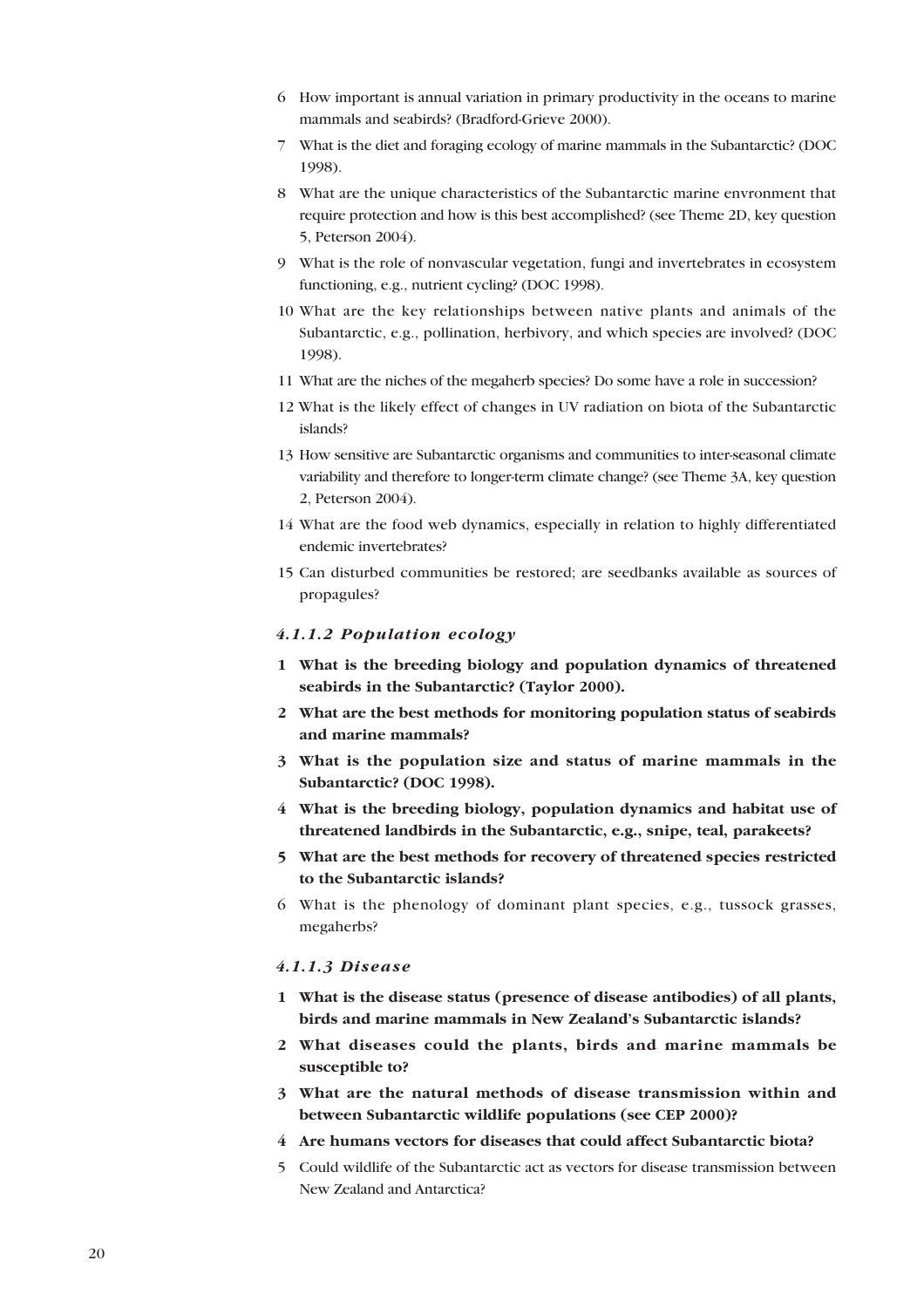6 What are the characteristics of wildlife diseases and their contribution to population dynamics (CEP 2000)?

#### 4.1.1.4 Systematics

- 1 The relationships and taxonomy of a number of seabird taxa need further work, particularly for the shags, crested penguins, prions, terns and smaller albatrosses such as Buller's, Salvin's and white-capped (Taylor 2000).
- 2 Some research on invertebrate systematics has been undertaken but more is required as many invertebrate groups have not been investigated at all (DOC 1998).
- 3 The scale of systematic research required for nonvascular plants and fungi is not known as the documentation of these groups is rudimentary.
- 4 What is the diversity of soil inhabiting organisms in the Subantarctic islands?

#### 4.1.1.5 Biogeography

- 1 Which members of the Subantarctic biota have become extinct in recent times?
- 2 What are the relationships of Subantarctic biota to biota of other land masses and what are the relationships within Subantarctic biota?
- 3 What is the significance of seasonal movements of biota?
- 4 Why, and how, has the megaherb form evolved?
- 5 What is the geological history of each island group, particularly in relation to connections to the main New Zealand land mass, and in relation to a larger land area during lowered sea level periods?
- 6 What is the quaternary history of the islands; were they entirely ice-covered; what refugia may have existed between glaciers?

### 4.1.1.6 Physiology

- 1 Many megaherb species, especially Pleurophyllum spp., when transplanted to the mainland or grown from seed there do not survive through the summer months. What is the physiology of these species and how does that relate to their natural environment  $-$  is it unique to the Subantarctic islands?
- 2 Does the physiology of endemic invertebrates differ from that of their mainland relatives?
- 3 How does the physiology of Subantarctic animals compare with their relatives in other major biogeographic zones?

### 4.1.1.7 Pedology

- 1 What are the major soil forming processes operating in the Subantarctic islands?
- 2 To what extent do substrate conditions influence the distribution and behaviour of endemic biota?
- 3 What are the sources of soil salts and why do they accumlate? (see Theme 1B, Key question 3, Peterson 2004).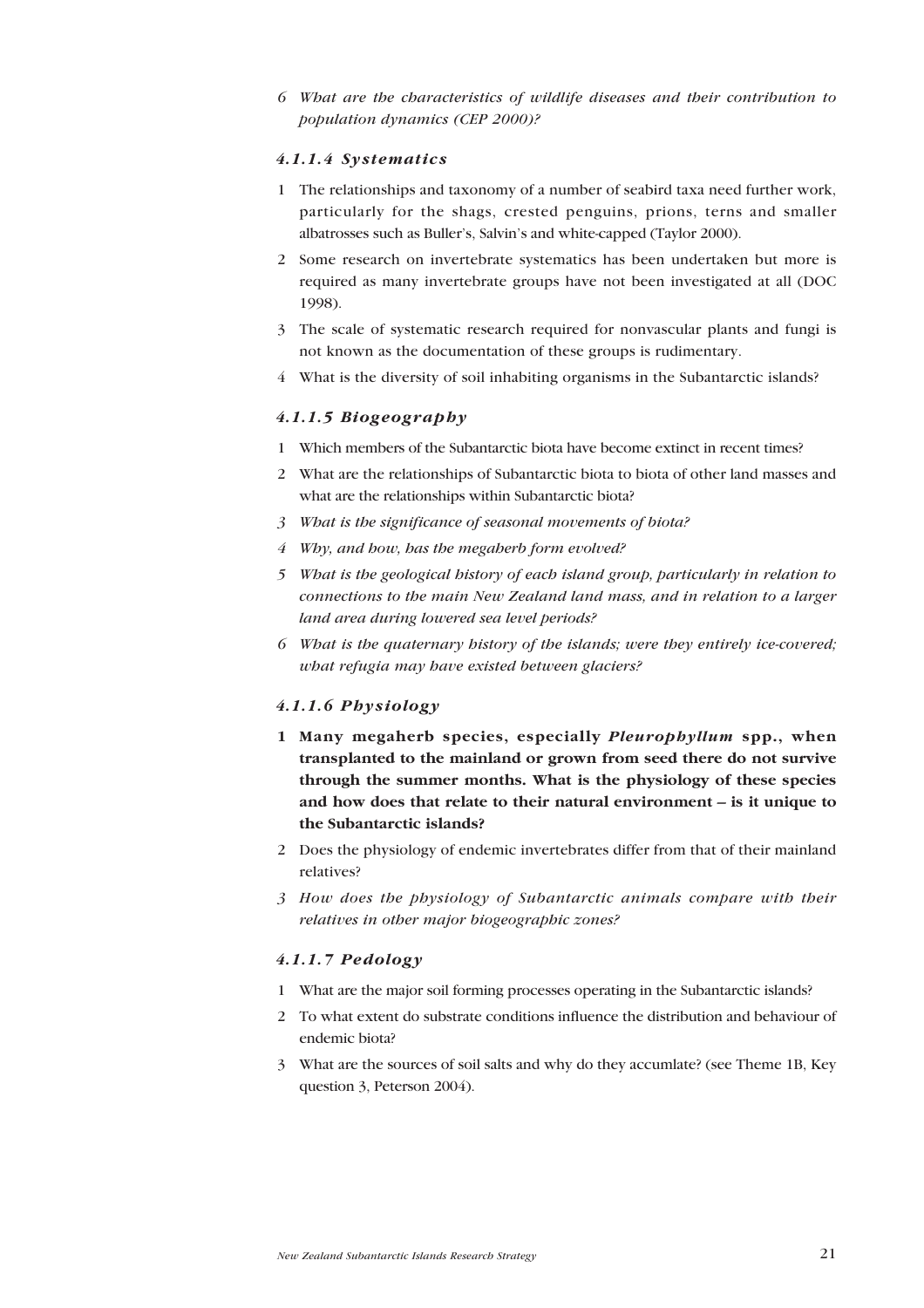# 4.2 THEME 2 - EFFECTS OF INTRODUCED BIOTA

The Subantarctic islands lack native herbivorous and carnivorous land mammals and the ecosystems that have evolved on these islands are vulnerable to their effects (Walton 1986). Grazing mammals such as sheep, goats, cattle and rabbits as well as omnivorous pigs have been introduced to all of the NZ Subantarctic island groups with the exception of the Bounties (see DOC 1998, p. 45). Some of these grazers died out naturally whereas cattle and sheep have been eradicated from Campbell Island, cattle and rabbits from Enderby Island and goats from the main Auckland Island. Pigs survive on Auckland Island, and the predators cats and mice are found on various islands in the Auckland and Antipodes groups. Rats have been eradicated from Campbell Island and mice from Enderby Island. Research on the impacts of these introduced species is valuable as is investigation of the recovery of native biota once these aliens are removed. The known dates of introduction and eradication for introduced mammals in the NZ Subantarctic islands are given in the CMS for the Subantarctic islands (DOC 1998). The rats were eradicated from Campbell Island in 2001 (Peat 2003).

Introduced invertebrate species may also have considerable impact upon native Subantarctic organisms. Several studies of the effects of alien invertebrates have now been documented, e.g., Ernsting et al. (1995); Chevrier et al. (1997); Hänel and Chown (1998b). In most cases the invertebrates were inadvertently taken to the island groups concerned in association with human activities such as farming, scientific research, meteorology.

Introduced plants may also have adverse effects on the native biota. The spread of the introduced grass Agrostis stolonifera along waterways on Marion Island (Hänel and Chown 1998a) and on South Georgia (Walton and Smith 1973) has been well documented. There are no known native, nitrogen-fixing vascular plants in the Subantarctic islands but some of the introduced plants are N-fixing legumes. The potential impact of these species is unknown. A small number of plants are of unknown status – they may have been introduced by humans or dispersed naturally during human occupation but benefited from the vegetation disturbances created at this time. Examples are Fuchsia excorticata, Hebe salicifolia, and Olearia lyallii on Auckland Island (Johnson and Campbell 1975, Meurk 1982).

The role of exotic plants and animals as vectors for transmission of disease to native biota of the Subantarctic has not been studied to any extent. However, there is considerable potential for exotic species (including humans) to transmit exotic diseases to native Subantarctic biota. There is also the potential for diseases to spread to Antarctica via native and exotic organisms living in or visiting the Subantarctic islands (see 4.1.1.3 and 4.2.1.3).

### 4.2.1 Key research topics

#### 4.2.1.1 Effects of introduced animals

- 1 What is the impact of introduced grazing mammals on fauna and flora of the Subantarctic islands and how quickly do native species recover once these mammals are eradicated?
- 2 What is the impact of pigs, cats, rats and mice on the fauna and flora of the Subantarctic islands and how quickly do native species recover once these mammals are eradicated?
- 3 Do mouse populations respond to mast seeding species?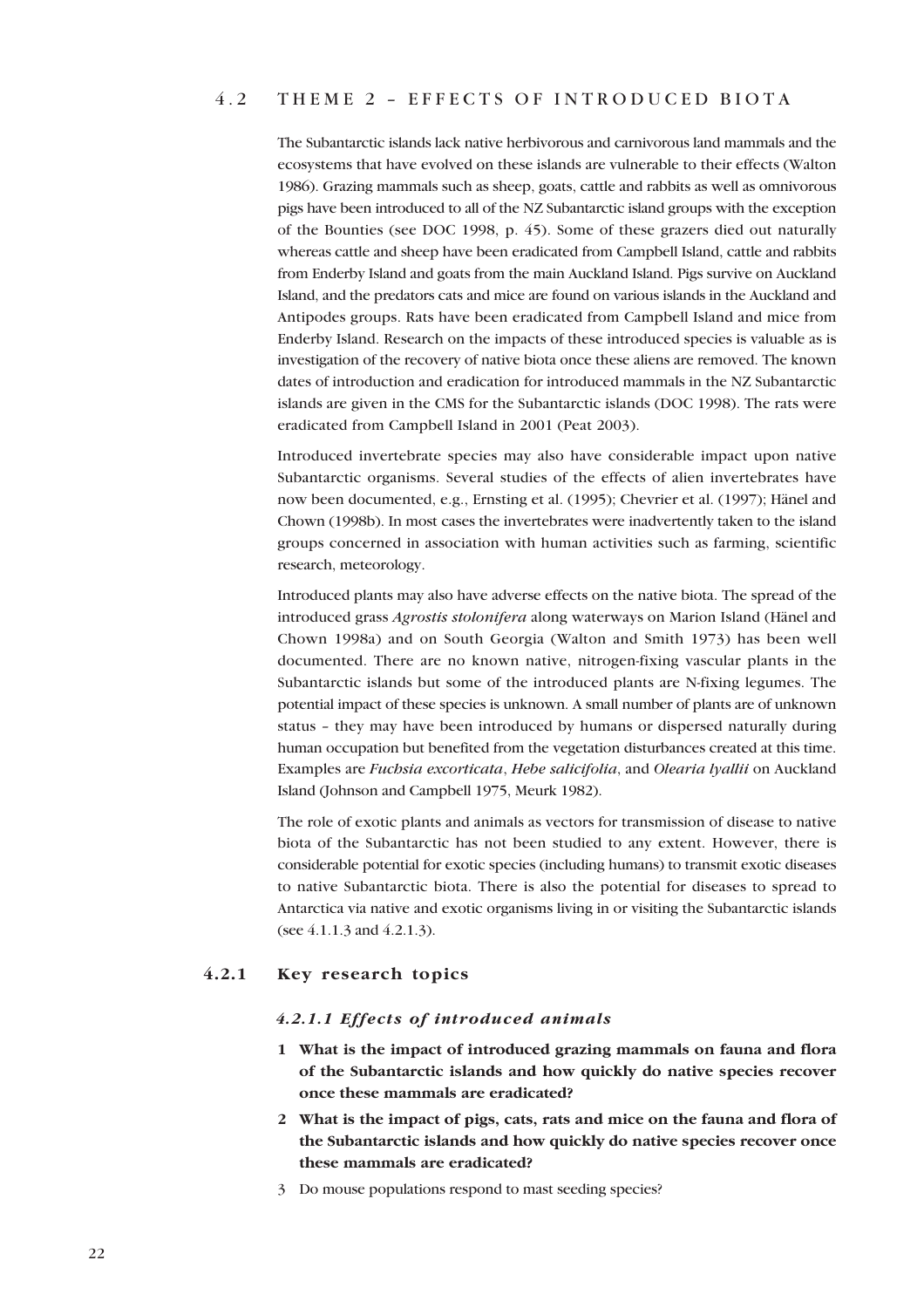- 4 What is the extent and rate of dispersal of exotic invertebrates on the Subantarctic islands and are they in competition with endemic species?
- 5 What effect do exotic invertebrates have on the phenology of endemic plant species (e.g., the aphid on Snares Islands' Anisotome)?
- 6 What is the effect of exotic bird species on the biota of the Subantarctic islands?

#### 4.2.1.2 Effects of introduced plants

- 1 What is the distribution of introduced plants, lichens and fungi on each of the island groups (with the exception of the Bounty Islands)?
- 2 Are any of the introduced plants having a significant negative effect on any element of the native biota?
- 3 What is the rate of spread of the potentially exotic shrubs, e.g., Fuchsia excorticata, Hebe salicifolia, Olearia lyallii on Auckland Island? What is the effect of these species?

#### 4.2.1.3 Exotic biota as agents of disease transmission

- 1 What is the disease status of exotic plants and animals in the New Zealand Subantarctic islands?
- 2 What is the potential for transmission of exotic diseases from exotic biota to native biota within the New Zealand Subantarctic islands?
- 3 What adaptations allow adventive micro-organisms to gain a foothold and what are their dispersal mechanisms (including the human vector)? (see Theme 1F, key questtion 3, Peterson 2004).

#### 4.2.1.4 Eradication of introduced biota

- 1 Development of effective baits for pigs, rodents and cats suitable for use in the Subantarctic islands.
- 2 What are the best methods for presenting baits to pigs, rodents and cats?
- 3 What is the dispersal pattern of rodents on arrival upon these islands?
- 4 Are baits or traps more effective for eradication of founding rodents?
- 5 Development of effective, low impact techniques for eradication of targetted weed species.

# 4.3 THEME 3 - HUMAN IMPACTS AND SOCIAL INTERACTION

New Zealand's Subantarctic islands have a European history extending over 200 years including discovery, sealing, whaling, scientific exploration, colonisation and settlement, farming, shipwrecks of the sailing era, wartime coastwatching, research and meteorology. It is a rich history and all of these activities have left their mark. Research to piece together some of this history will be useful for effective management of historic sites and artefacts. One of the major impacts of humans, introduction and effects of alien biota, is dealt with in Research Theme 2.

Current human impacts come from research and management teams, fishing and tourism. Tourists are allowed ashore only on Campbell, Enderby and Auckland Islands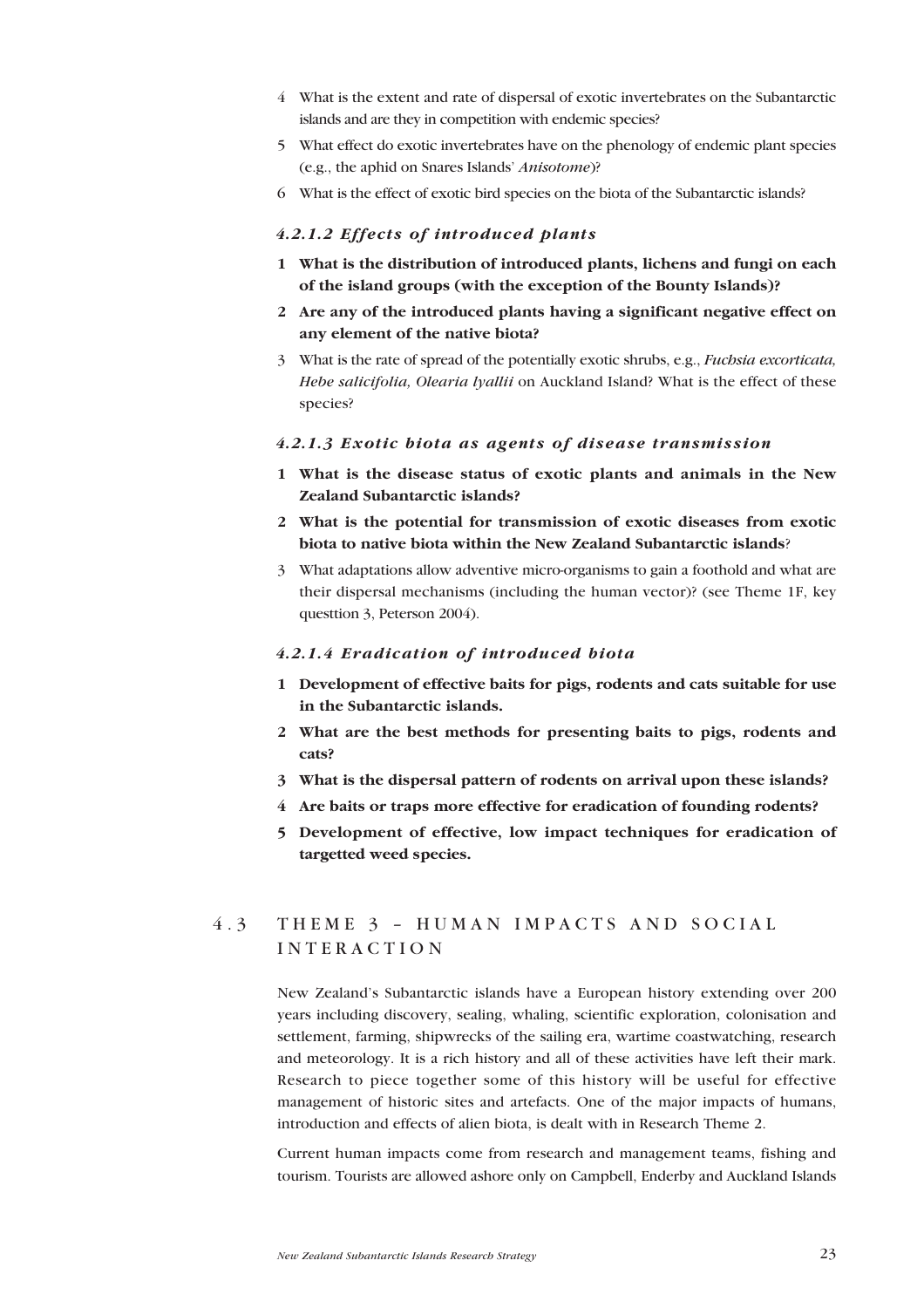(the main "refuge" islands) and they are confined to specific parts of those islands. All islands may be viewed from the sea and inflatable motor boat cruising is regularly undertaken off the Snares. Tourism has been common during the summer months since 1979/80. Currently a maximum of 600 visitors is allowed each summer with some sites limited to a maximum of 150 visitors (DOC 1998). The limit of 600 has been set arbitrarily and research is needed to determine more objectively an upper limit for seasonal visits. Monitoring of visitor activities will be undertaken to determine the level of impact (DOC 1998).

All visitors have an effect on the islands whether through their interactions with wildlife or by compaction of soils and treading on plants and invertebrates. To date, in the NZ Subantarctic islands, very little research has been done on the effect of visitors on the behaviours of birds and marine mammals or human physical impacts on vegetation and soils. All visits bring the risk of introduction of alien biota, from micro-organisms through to rodents. Thus, research on the effectiveness of present quarantine measures is needed.

Potential future impacts in the Subantarctic relate to exploration for hydrocarbons in the Great South Basin. As a consequence, the islands may come under increased pressure as bases for shipping, perhaps even oil terminals, and the risk of pollution may be dramatically increased.

# 4.3.1 Key research topics

### 4.3.1.1 History and archaeology

- 1 Survey-standard mapping of the pre-European Maori archaeology in Sandy Bay, Enderby Island, and further core sampling and test pitting of the Maori occupation area including adjacent wetlands, is required to establish the extent of archaeological remains.
- 2 Detailed archaeological investigation, and possibly excavation at one or more of the recorded sealing sites in the Auckland Islands would enhance knowledge about this aspect of the Island's history which is not well recorded in documentary sources due to the secrecy associated with the industry.
- 3 Archaeological survey of actively managed sites. Site information needs to be improved at Camp Cove (Campbell Island), North East Harbour whaling site (Campbell Island) and sites in Snares and Antipodes Islands.
- 4 General research and survey is necessary to improve knowledge of the nature and condition of archaeological sites on Campbell Island, Antipodes Islands, and Snares Island. Site information is currently very basic and, for a large number of sites, often from literature only. Similar survey on the Auckland Island group resulted in increasing the number of recorded sites from 53 to nearly 130.
- 5 Further investigation of pre-European Maori occupation in the islands is required. For example, chert flakes and a scraper have been found in a prehistoric archaeological site on Enderby Island. It would be useful to ascertain if there is a local source for the chert on the islands, or if it comes from the Chatham Islands (with Ngati Mutunga) or from some other unknown source.
- 6 Understanding of archaeological evidence would be enhanced by completion of palynological work and carbon dating of pre-bomb marine species (deposits pre-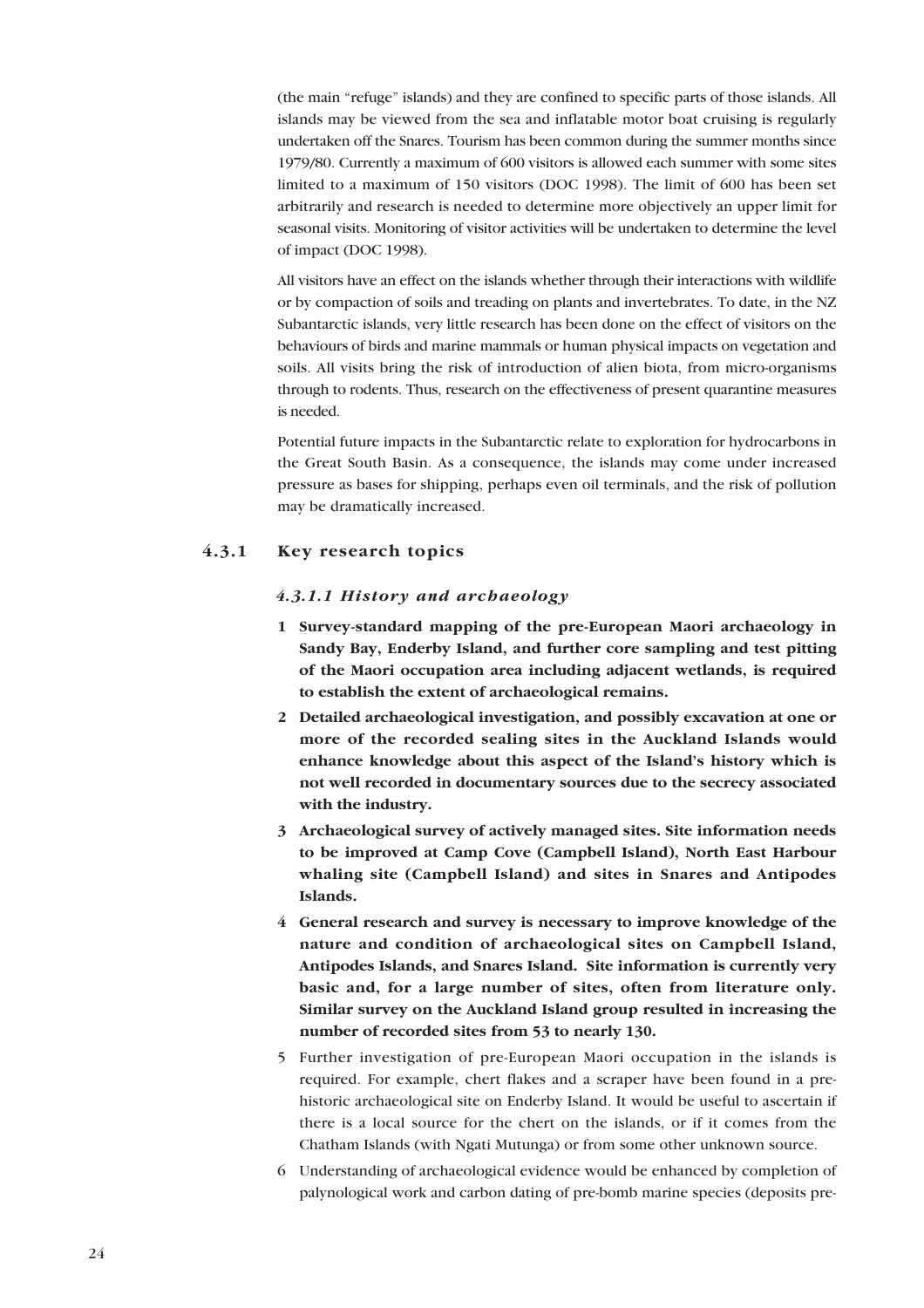dating the first nuclear tests which released carbon 14 into the atmosphere) to improve calibration of archaeological carbon dates.

- 7 Better recording of remains of shipwrecks at the Auckland Islands is desirable.
- 8 Histories of human contact with the islands to be documented, especially from unpublished first-hand accounts. Of particular importance is completion of oral histories with early Meteorological Service staff, wildlife management staff, and any remaining un-interviewed coastwatchers.
- 9 Heritage landscapes integrated studies of the relationships between people and the Subantarctic island environment over time building on the work already done at the Auckland Islands.
- 10 Any publication of historical research, and in particular the use of existing oral interview tapes, will be encouraged.

#### 4.3.1.2 Human interactions with wildlife

- 1 Facilitate research to establish baseline behaviour and establish ongoing monitoring of any marine mammal viewing operations on or around the Subantarctic islands (DOC 1998).
- 2 What effect do visitor activities have on bird colonies (DOC 1998)?
- 3 Are the 5 m and 7 m rules effective in minimising stress to seabirds and marine mammals, respectively?
- 4 Does susceptibility of wildlife vary seasonally, e.g., in relation to breeding cycle?
- 5 Is there competition between seabirds and commercial fishers? What is the direct impact of fishing on seabirds and how can this be mitigated (DOC 1998, Taylor 2000)?

#### 4.3.1.3 Physical impacts

- 1 Are some soil types more prone to erosion and can the effects of trampling be mitigated?
- 2 Does trampling result in a change to the vegetation along pathways and can or should this be mitigated?
- 3 Should visitors be channelled along pathways or is dispersal across the terrain less damaging?
- 4 What are the cumulative impacts of human activities in the Subantarctic and how should future activities be managed (see Theme 1F, key question 5, Peterson 2004)?
- 5 What is the fate of contaminants (e.g., fuel spills, sewage, microbes) in the Subantarctic (see Theme 3D, key question 2, Peterson 2004)?

#### 4.3.1.4 Social effects

1 What are the attitudes and behaviours of managers, scientists, tourists, tour operators and concessionaires to the Subantarctic islands?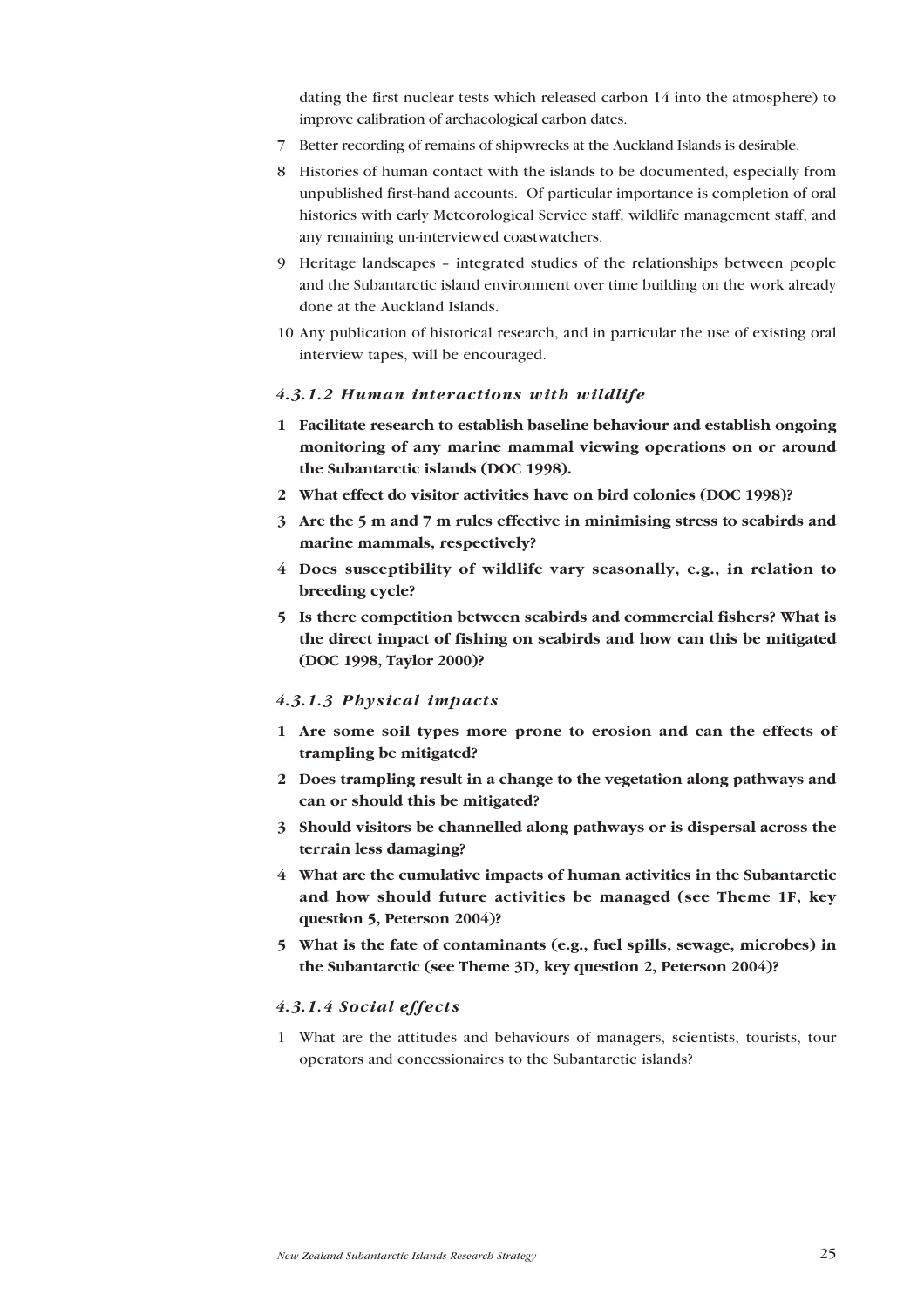- 2 Are managers, scientists, and tourists (including tour operators) effective advocates for the protection of the Subantarctic islands?
- 3 What is the meaning of "Subantarctic heritage" to New Zealand society, and what place in the national consciousness does the Subantarctic hold (see Theme 3B, key question 5, Peterson 1999)?
- 4 What are the economic and sociological impacts of visitation to the Subantarctic (see Theme 3C, key question 4, Peterson 2004)?

#### 4.3.1.5 Biosecurity

- 1 Are existing quarantine measures effectively preventing transport of alien organisms onto the Subantarctic islands?
- 2 What improvements are required to existing quarantine systems?
- 3 Development of a better rodent bait for use in quarantine and contingency operations.
- 4 What are the high risk alien species for the terrestrial environment?
- 5 What are the risks associated with movements between islands? What are the greatest biosecurity risks for littoral marine communities and how can these be mitigated?
- 6 What are the most effective/appropriate fumigation methods?

#### 4.3.1.6 General

- 1 What is the relative impact of managers, researchers and tourists in relation to physical impacts, interactions with wildlife, and quarantine?
- 2 What are the likely effects of hydrocarbon exploration on Subantarctic biota? How can potential adverse effects be mitigated?
- 3 Does fire pose a risk to the vegetation, wildlife and soils of the Subantarctic islands?
- 4 What is the incidence of marine debris in the Subantarctic Islands? What is the effect of marine debris on wildlife?

# 4.4 THEME 4 - ABIOTIC SCIENCES

Although the Subantarctic islands are primarily recognised for their unique biota and human history, they are also important geologically. Basement rocks of the Campbell plateau outcrop in all of the island groups and the Snares and Bounty Islands are composed entirely of basement rocks. The Auckland, Antipodes and Campbell Island groups are largely volcanic and the Auckland and Campbell Island groups were glaciated during the Quaternary. The Subantarctic islands have, in the past, been a focus for meteorological investigations and currently there are automatic weather stations on Enderby and Campbell Islands. Other sciences for which the Subantarctic islands provide opportunities are atmospheric research, geology, geophysics, oceanography, and astronomy.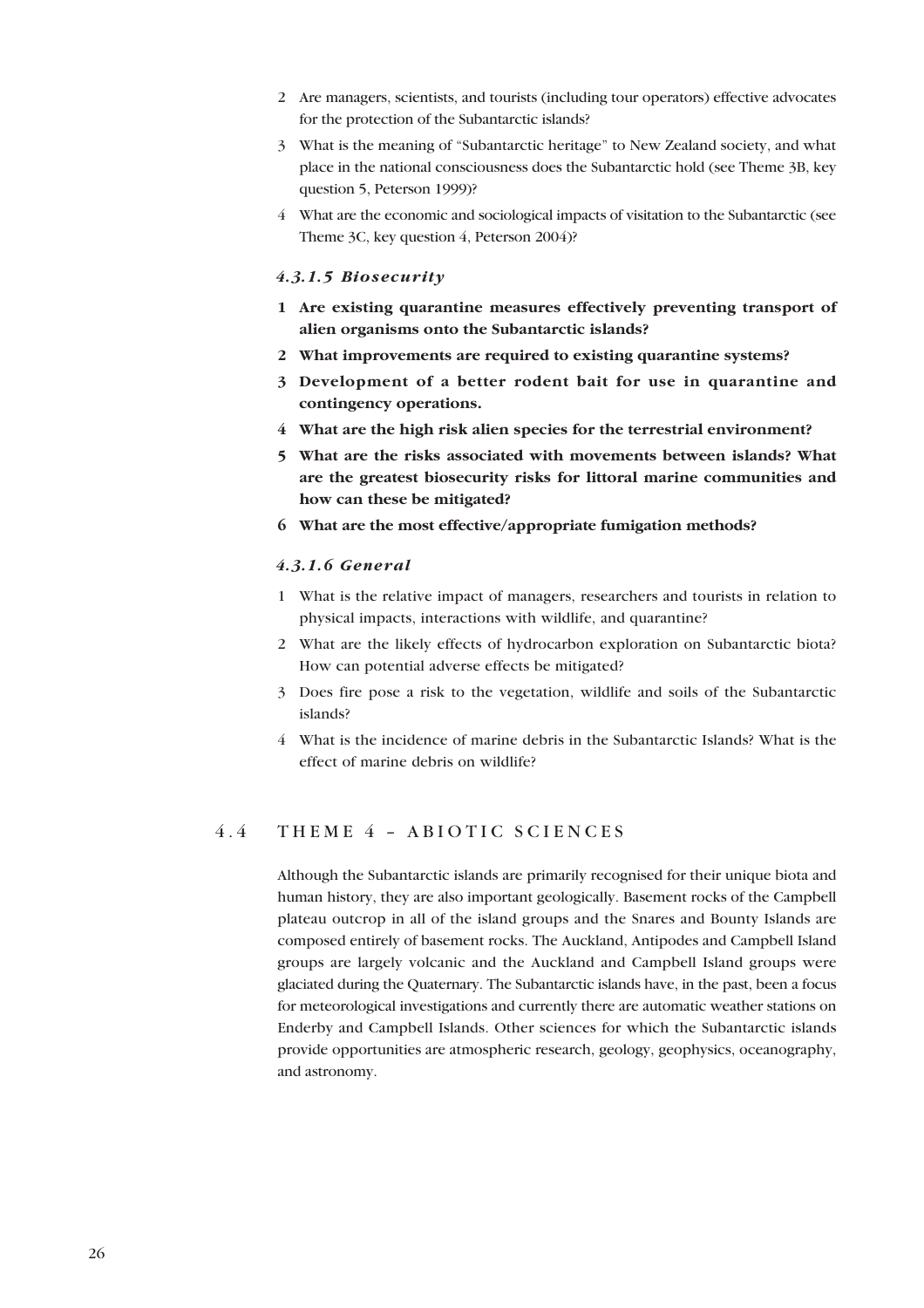# 4.4.1 Key research topics

### 4.4.1.1 Geology

- 1 What is the geological and consequent ecological history of the Subantarctic islands and their biota? (Theme 2B, key question 1D, Peterson 1999.)
- 2 How do the physical characteristics of the coast influence biological processes? (see Theme 2A, key question 2, Peterson 2004).
- 3 Is the geology of the Subantarctic islands adequately described and mapped?
- 4 What is the glacial history of the islands, the extent of the ice caps and glaciers, and the likely effects on island area during palaeo-sea level changes?
- 5 What is the geological basement of the islands and surrounding ocean, and what does it mean in terms of plate-tectonic motion, continental break-up, and hydrocarbon potential?
- 6 What is the palynological and palaeontological history of the island groups and its relationship to species evolution at higher latitudes? What is the palaeo-latitudinal history of the island groups as deduced from fossils?
- 7 What are the plate motion vectors of the island groups, and what do they tell us in terms of modern plate-tectonic motion and strain, in relation to New Zealand and Antarctica? Is there a seismic hazard in the islands?
- 8 What are the present and future gravity and geomagnetic connections on the islands?

# 4.4.1.2 Climatology

- 1 What is the climate variation within and between the Subantarctic islands?
- 2 What is the palaeo-climatological history of the islands deduced from pollens, glacial geomorphology, isotope studies, and how does this relate to present day biota?
- 3 What is the temporal and spatial variability of the physical, chemical and biological processes in the Southern Ocean and how does this relate to climate variability and climate change? (Theme 2B, key question 1, Peterson 1999).

#### 4.4.1.3 Atmospheric research

- 1 How has UV radiation changed in relation to ozone depletion?
- 2 What are the effects of atmospheric inputs via the jet stream on Subantarctic biota and processes, e.g., global cycling of contaminants?
- 3 Investigate development of automated instrumentation for use in remote areas that provides scope for linking into regional and or global research programmes.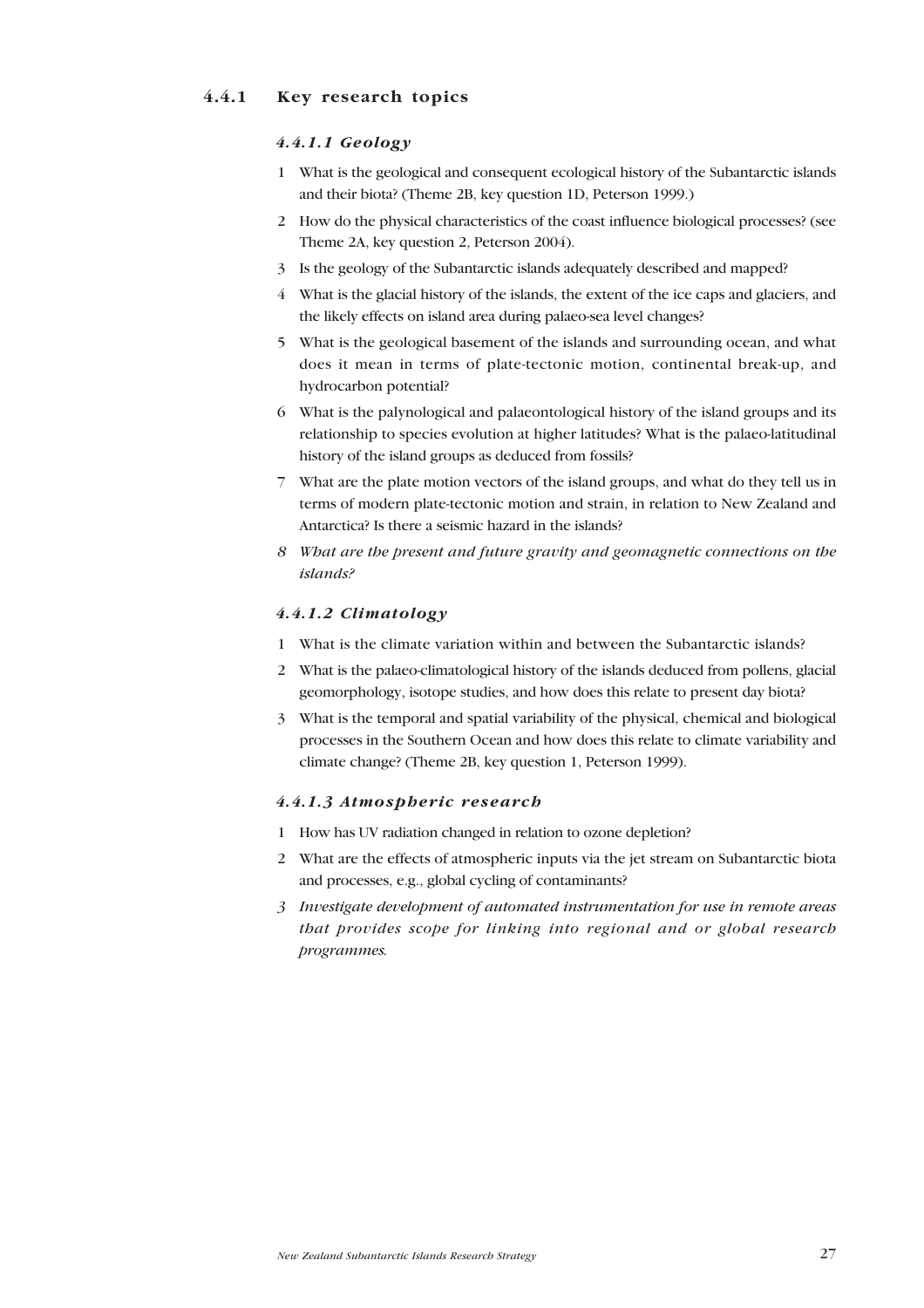# 5.0 Current Research

The amount of research conducted in the New Zealand Subantarctic islands is considerably less than for most other Subantarctic island groups (see Dingwall 1995). There are several reasons for this and the principal ones are:

- none of the New Zealand Subantarctic islands are permanently staffed and therefore there is no regular servicing of the islands;
- there is no specific government-funded budget tagged to research in the Subantarctic islands;
- some of the Subantarctic island groups have very difficult access with no safe harbours or anchorages;
- the costs of undertaking research are high;
- New Zealand has traditionally given management higher priority (proportion of funds) than other countries.

Thus, the logistics of working in the New Zealand Subantarctic are difficult. Researchers must totally fund their work (although Southland Conservancy may assist with logistical support and some gear  $-$  see section 6.3) including transport to the islands, and weather conditions may prevent landing.

Four long-term research projects have ongoing fieldwork at present or are about to conclude, all relating to impacts of humans on endemic animals. Two of these projects have been funded largely by Conservation Services Programme (CSP) which levies the New Zealand fishing industry to provide funds for research on species affected by bycatch: New Zealand sea lion population dynamics; and population status of Gibsonís and Antipodean albatrosses. Details of the four research programmes are shown in Table 1.

Other research includes opportunistic GPS surveys by the Institute of Geological and Nuclear Sciences on Antipodes, Auckland and Campbell Islands, and magnetic and gravity readings on Auckland and Campbell Islands, where staff logistics and finance permit.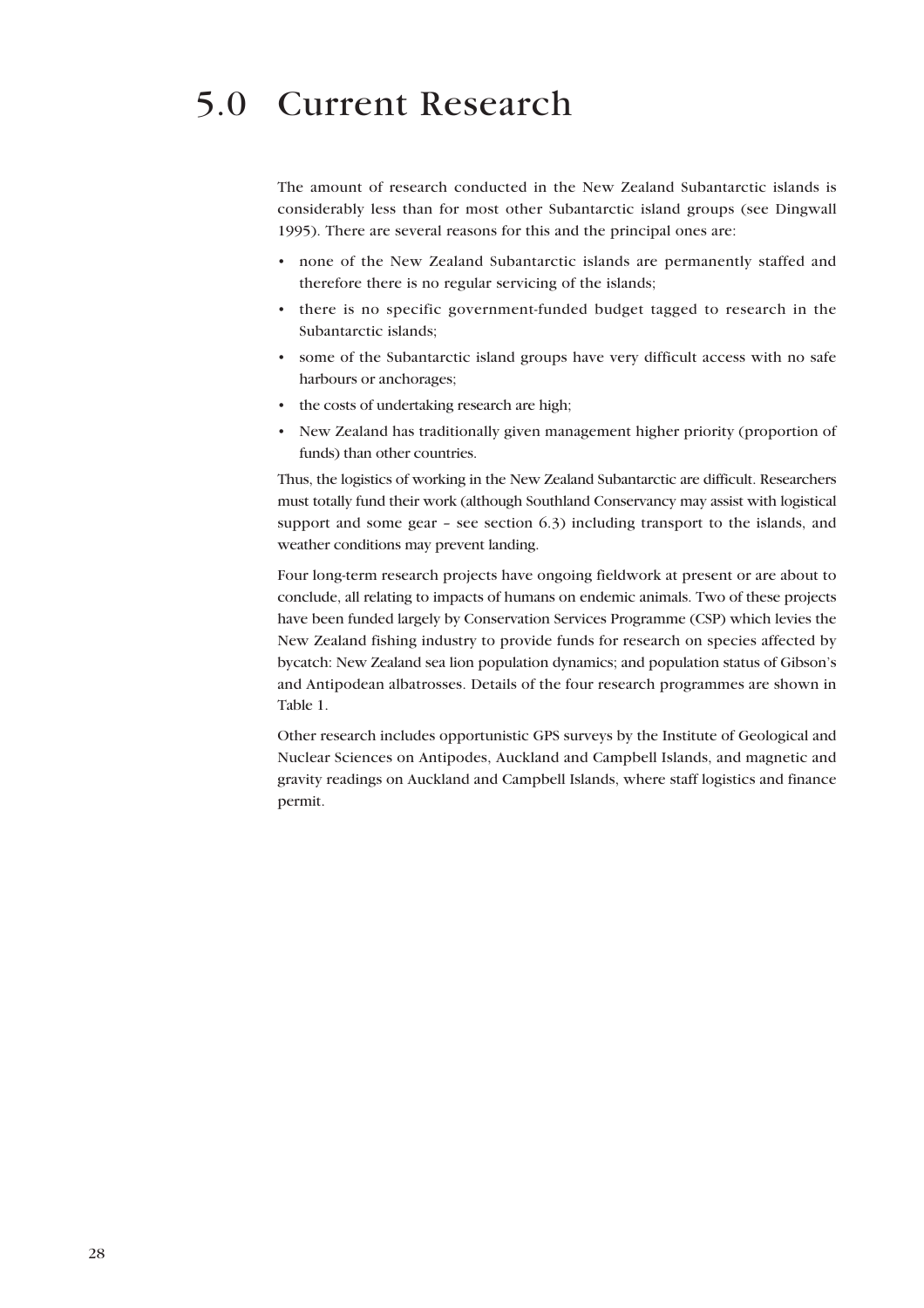|  |  |  |  |  |  |  | TABLE 1. THE CURRENT MAJOR RESEARCH PROJECTS IN THE NZ SUBANTARCTIC ISLANDS. |  |
|--|--|--|--|--|--|--|------------------------------------------------------------------------------|--|
|--|--|--|--|--|--|--|------------------------------------------------------------------------------|--|

|                     | <b>NZ SEALION</b><br>(PHOCARCTOS HOOKERI)                                         | GIBSON'S AND<br>ANTIPODEAN ALBATROSS<br>(DIOMEDEA EXULANS<br><b>GIBSONI AND DIOMEDEA</b><br><b>EXULANS ANTIPODENSIS)</b> | <b>BULLER'S ALBATROSS</b><br>(DIOMEDEA BULLERI<br><b>BULLERI</b> )                | TITI - SOOTY<br><b>SHEARWATER</b><br>(PUFFINUS GRISEUS)                              |
|---------------------|-----------------------------------------------------------------------------------|--------------------------------------------------------------------------------------------------------------------------|-----------------------------------------------------------------------------------|--------------------------------------------------------------------------------------|
| Research<br>leaders | Louise Chilvers, DOC                                                              | Kath Walker, Graeme Elliot, Paul Sagar, NIWA<br><b>DOC</b>                                                               |                                                                                   | Henrik Moller,<br>Otago University                                                   |
| Objectives          | To determine the population<br>status of this species                             | To determine the population<br>status of this species                                                                    | To determine the population<br>status of this species                             | To determine the population<br>status of this species                                |
|                     | To determine the dispersal<br>patterns of this species                            | To determine the sectors of To determine the dispersal<br>ocean used by these species patterns of this species           |                                                                                   | To develop reliable<br>census techniques                                             |
|                     | To determine the vulnerability<br>of this species to current<br>fishing practices | To determine the vulnerability<br>of this species to current<br>fishing practices                                        | To determine the vulnerability<br>of this species to current<br>fishing practices | To determine the vulnerability<br>of this species to current<br>harvesting practices |
| Methods             | Tagging, branding, mark-<br>recapture, reproductive<br>success                    | Banding, satellite telemetry,<br>mark-recapture, nesting<br>success                                                      | Banding, satellite telemetry<br>mark-recapture, nesting<br>success                | Banding, satellite telemetry,<br>mark-recapture, nesting<br>success                  |
| Location            | Auckland Islands - Enderby.<br>Dundas, Figure of Eight                            | Auckland Islands - Adams<br>Antipodes Island                                                                             | Snares Islands                                                                    | Snares Islands                                                                       |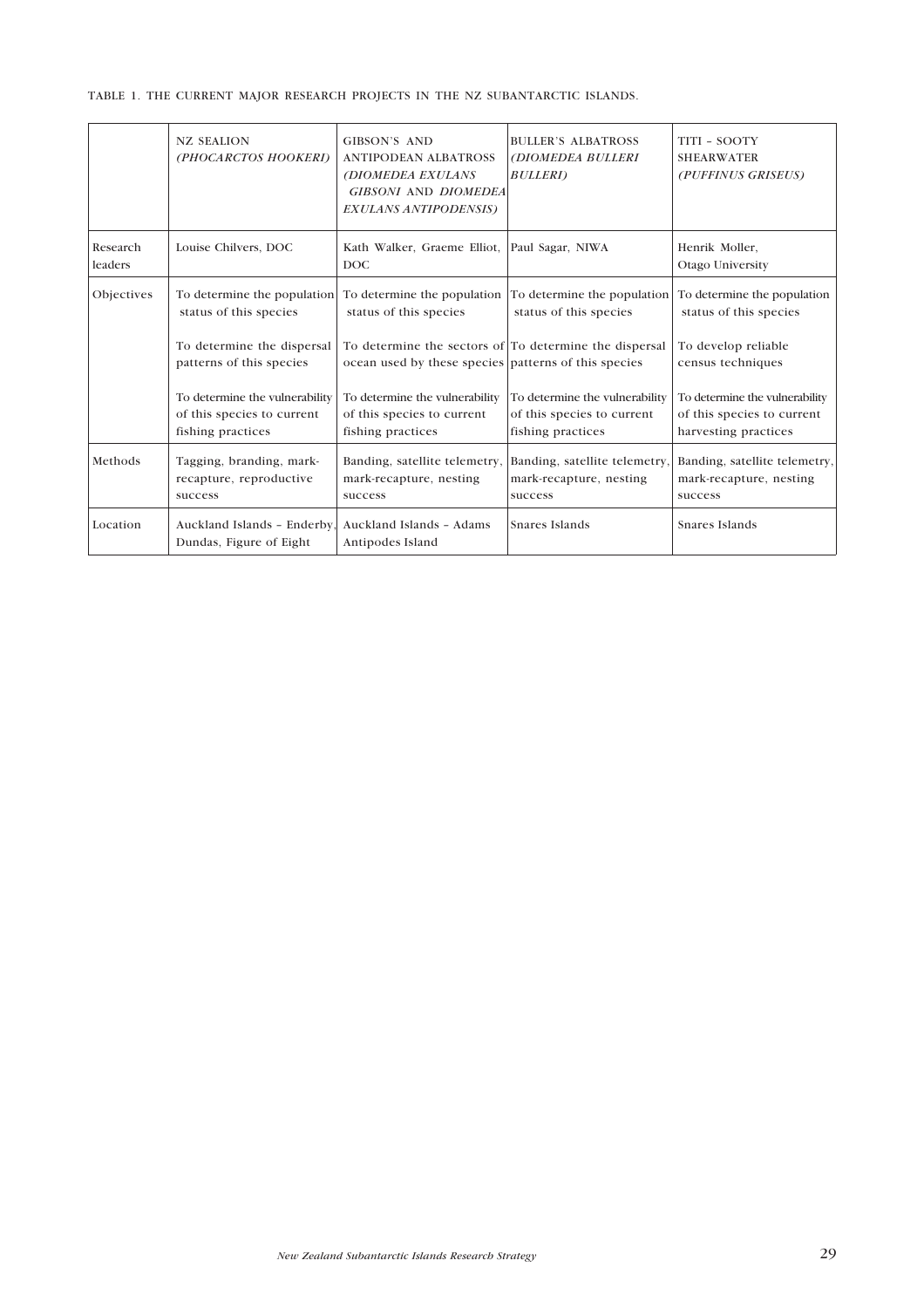All researchers must refer to and abide by the "New Zealand Subantarctic Islands Operational Guidelinesî (see Appendix 1). All operational requirements are covered in the guidelines. Failure to comply with these guidelines could result in further access to the New Zealand Subantarctic islands being denied, revocation of existing permits or prosecution.

# 6.1 FACILITIES

There are huts on all of the New Zealand Subantarctic island groups except the Bounties. The positions of the huts are marked on the maps in the CMS (DOC 1998). There are some tracks and boardwalks on some of the islands. In general, the level of facilities provided is minimal.

# 6.1.1 Snares

The 3-person hut and 2-person storeroom are located in Station Cove at Ho Ho Bay. Some boardwalks are provided in the vicinity of the hut but tracks are otherwise across soft peat and rocky areas.

# 6.1.2 Auckland Islands

On Enderby Island there is 8-bunk accommodation, with laboratory space in a separate building. Some boardwalk is provided. In Port Ross, there is a 6-person hut at Dea's Head but there are no tracks in the vicinity. A small 2-person bivvy is located on Dundas Island and this will be removed when the sea lion research finishes. A hut is currently located on Adams Island to support the Gibson's albatross research. This will be removed when the fieldwork for this research is completed.

# 6.1.3 Antipodes Island

An 8-person hut, comfortable for four people, is located at Hut Cove in the north-eastern corner of Antipodes Island. There are no marked tracks on the island.

### 6.1.4 Campbell Island

The main accommodation is at the western end of the old MetService hostel in Perseverance Harbour and can accommodate up to 10 people. Huts accommodating  $2-3$  people are located at Northwest Bay, Moubray Ridge, Southeast Harbour, Penguin Bay and the north-east end of the Faye ridge. There is a boardwalk to the Col-Lyall saddle and tracks to Northwest Bay and the old Met Station. Some earlier tracks are now used as routes.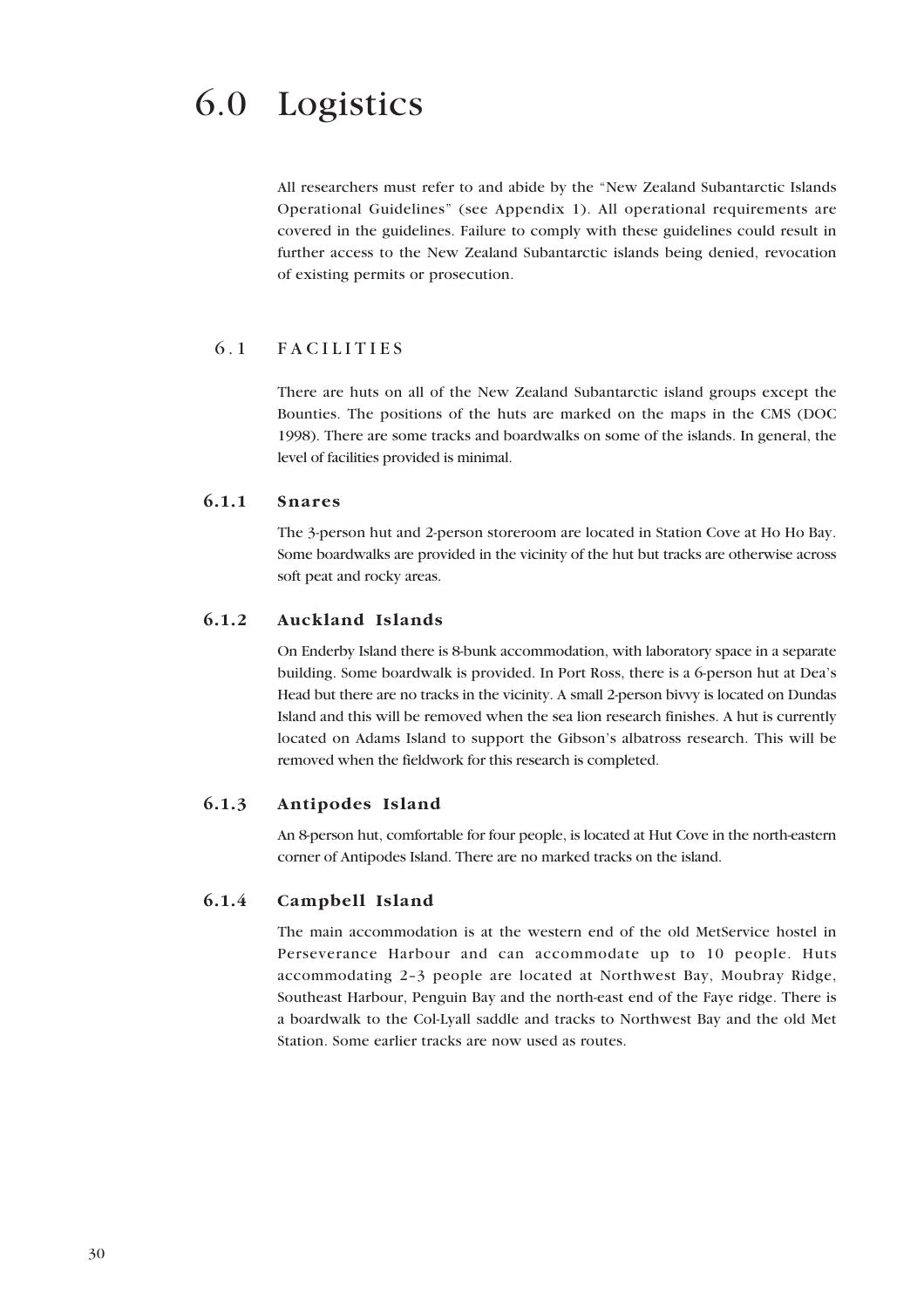# 6.2 TRANSPORT

All islands are accessed by boat although they are not always accessible due to rough seas. There is a small number of suitable vessels which can be chartered to provide transport and accommodation for research trips. Current prices range from NZ\$12,000 - NZ\$25,000 for a one-way trip to Campbell or Antipodes Islands, less for the closer Snares and Auckland Islands. Vessel-based research (where researchers stay on board ship overnight) may pose less risk to the Subantarctic islands. Current daily rates are c. NZ\$3500 per day.

Alternatively, transport is sometimes available on tour ships but only if there is space available. Current prices are around US\$250 per person per night aboard the boats. Researchers would normally disembark from one tour and embark on a later one returning to the mainland. The procedure for accessing tour ships is given in the "New Zealand Subantarctic Islands Operational Guidelines" (see Appendix 1).

There is no air transport to any of the islands but helicopters can be used for emergency evacuations from Snares, Auckland and Campbell Islands.

# 6.3 EQUIPMENT

All parties are expected to provide most of their own gear. However, with sufficient forewarning and planning, items such as HF radios, gas cookers and bottles, tents and plastic storage bins can be made available. Details regarding supplies and equipment are given in the "New Zealand Subantarctic Islands Operational Guidelines" (see Appendix 1).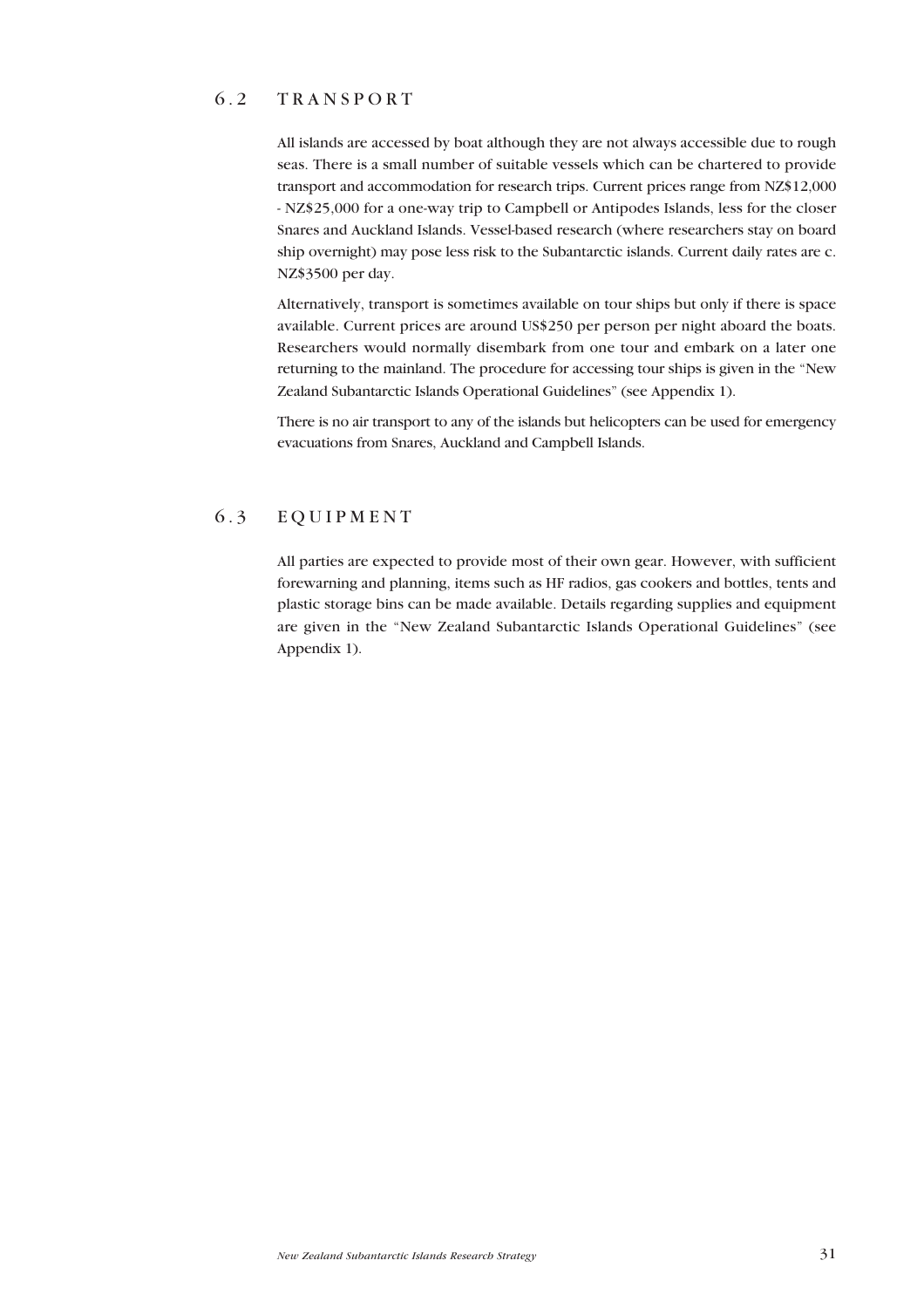# 7.0 Acknowledgements

I would like to thank the following people:

- ï scientists who participated in two workshop sessions designed to determine gaps in our knowledge of the Subantarctic islands (see Appendix 2);
- Glen Tomlinson for tracking down references;
- Harry Keys and Christine Hänel for references; Rachael Egerton for historical research topics;
- ï Jeremy Carroll, Sally Edgerton and Jamie Stewart for provision of ancillary documents, especially Appendix 1;
- Barbara Keen for assistance with layout;
- Mark Day for providing Figs 1 and 2;
- and Elaine Wright, Rachael Egerton, Jeremy Carroll, Pete McClelland, Andy Cox, Andy Roberts, Brian Rance, Lou Sanson and Kevin O'Connor for comments on this draft.

Many external reviewers also provided useful comments on the draft and I am very grateful to all of those people, listed in Appendix 5. I thank Elaine Wright who assisted with revision of this strategy. Thanks also to Diane Williams, Tim Davidson, Julie Campbell and Brenton Wilson for publishing and mounting this strategy on the Department of Conservation website.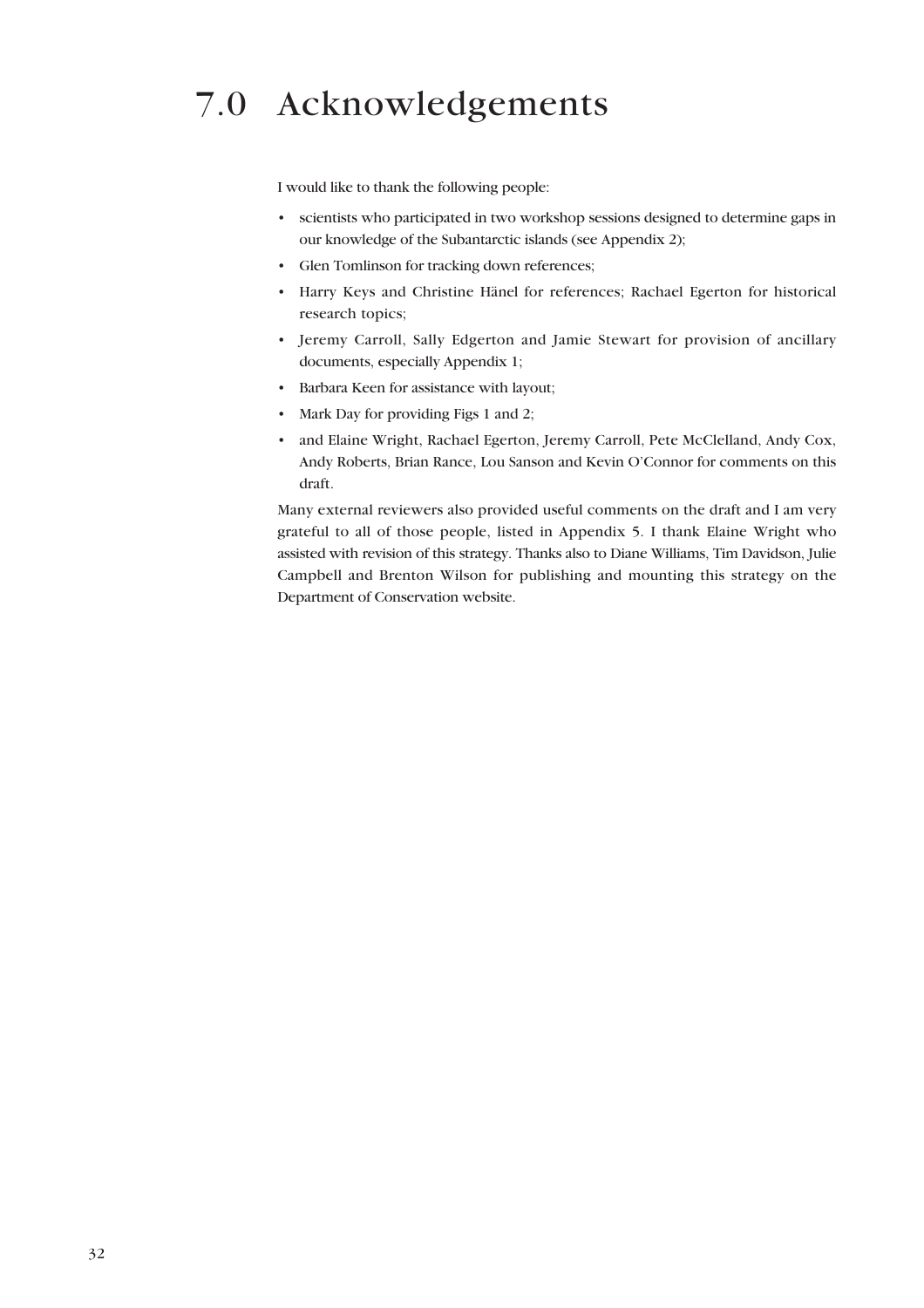# 8.0 References

- Baker, A. (compiler) 1999: Unusual mortality of the New Zealand sea lion, Phocarctos hookeri, Auckland Islands January-February 1998: report of a workshop held 8-9 June, Wellington, and a contingency plan for future events. Department of Conservation, Wellington.
- Bradford-Grieve, J. 2000: The Southern Plateau Subantarctic ecosystem: how does it work? Water and Atmosphere  $8(3)$ : 13-14.
- Brown, D. 1999: Southland Conservancy Island Biosecurity (Pest and Quarantine) Plan (draft). Department of Conservation, Invercargill.
- CEP 2000: Wildlife diseases. Working paper submitted by SCAR and COMNAP. Agenda Item CEP 4(d) XII Special Antarctic Treaty Consultative Meeting, September 2000. Committee for Environmental Protection, The Hague.
- Chevrier, M., Vernon, P., Frenot, Y. 1997: Potential effects of two alien insects on a sub-Antarctic wingless fly in the Kerguelen islands. *In:* Battaglia, B., Valencia, J., Walton, D.W.H. (eds) Antarctic communities: species, structure and survival. Cambridge University Press, Cambridge. Pp. 424-431.
- Chown, S. L., Block, W., Vernon, P., Greenslade, P. 1997: Priorities for terrestrial Antarctic research. Polar Record 33:187-188.
- Chown, S. L., Rodriguez, A. S. L., Gremmen, N. J. M., Gaston, K. J. 2001: World heritage status and conservation of southern ocean islands. Conservation Biology 15: 550-557.
- Clark, M. R., Dingwall P. R. 1985: Conservation of islands in the Southern Ocean: a review of the protected areas of Insulantarctica. IUCN, Gland, Switzerland.
- Dingwall, P. R. (ed.) 1995: Progress in the Conservation of the Subantarctic Islands. IUCN. Gland, Switzerland and Cambridge, UK.
- DOC 1997: Nomination of the New Zealand Subantarctic Islands by the Government of New Zealand for Inclusion in the World Heritage List. Department of Conservation, Wellington.
- DOC 1998: Conservation Management Strategy. Subantarctic Islands 1998-2008. Southland Conservancy Conservation Management Planning Series No. 10.
- DOC 2002: Auckland Islands Marine Reserve Application: An application by the Director-General of Conservation. Department of Conservation, Invercargill.
- Edwards, E.D. 2001: Southland Invertebrate Conservation Strategy (draft). Department of Conservation, Invercargill.
- Ernsting, G., Block, W., MacAlister, H., Todd, C. 1995: The invasion of the carnivorous carabid beetle Trechisibus antarcticus on South Georgia (sub-Antarctic) and its effect on the endemic herbivorous beetle Hydromedion spasutum. Oecologia 103: 34-42.
- Hänel, C., Chown, S. 1998a: An introductory guide to the Marion and Prince Edward Island Special Nature Reserves 50 years after annexation. Department of Environmental Affairs and Tourism, Pretoria.
- Hänel, C., Chown, S.L. 1998b: The impact of a small, alien invertebrate on a sub-Antarctic terrestrial ecosystem: Limnophyes minimus (Diptera, Chironomidae) at Marion Island. Polar Biology 20: 99-106.
- Hitchmough, R. (compiler) 2002: New Zealand Threat Classification System Lists. Department of Conservation, Wellington.
- Johnson, P.N., Campbell, D.J. 1975: Vascular plants of the Auckland Islands. New Zealand Journal of Botany  $13:665-720$ .
- Meurk, C.D. 1982: Supplementary notes on plant distributions of the Subantarctic Auckland Islands. Zealand Journal of Botany 20: 373-380.
- Miskelly C.M., Sagar, P.M., Tennyson, A.J.D., Scofield, R.P. 2001: Birds of the Snares Islands, New Zealand. Notornis 48:1-40.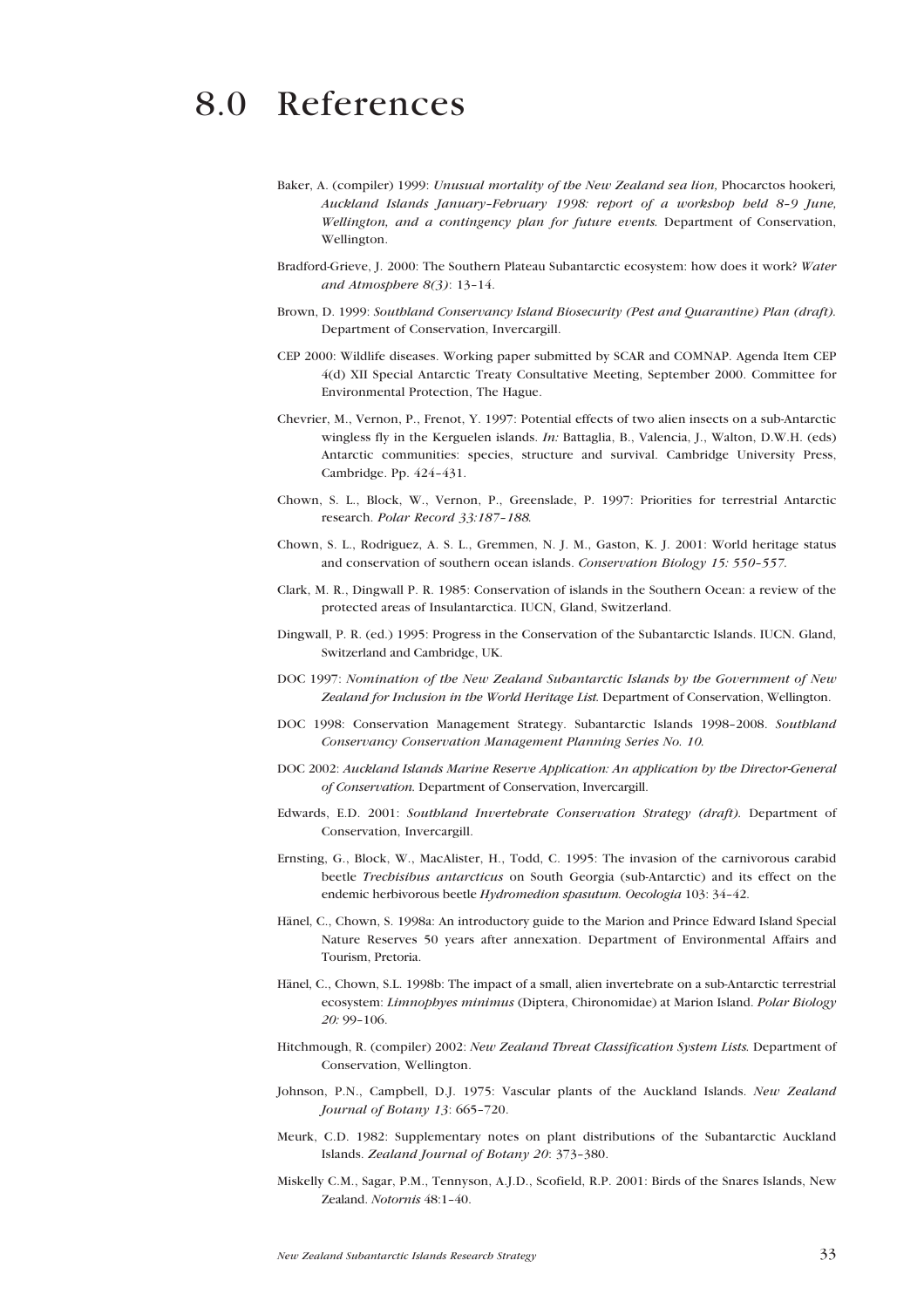- Molloy, J., Bell, B., Clout, M., de Lange, P., Gibbs, G., Given, D., Norton, D., Smith, N., Stephens, T. 2002: Classifying species according to threat of extinction: a system for New Zealand. Department of Conservation, Wellington.
- Owen, S.-J. 1998: Department of Conservation Strategic Plan for Managing Invasive weeds. Department of Conservation, Wellington.
- Peat, N. 2003: Subantarctic New Zealand: a Rare Heritage. Department of Conservation, Invercargill.
- Peterson, D.B. (ed.) 1999: A New Zealand Science Strategy for Antarctica and the Southern Ocean; November 1998. Antarctica New Zealand, Christchurch.
- Peterson, D.B. (ed.) 2004: New Zealand Science in Antarctica and the Southern Ocean (2004- 2009); August 2004. Antarctica New Zealand, Christchurch.
- Richdale, L.E., Warham, J. 1973: Survival, pair bond retention and nest site tenacity in Bullerís mollymawk. Ibis 115: 257-263.
- Stoddart, M. 1999: Australia's Antarctic Science Program Strategic Plan 2000-2005. Australian Antarctic Division. http://www.aad.gov.au/science/Research/Resources/green/gn\_tocY2.asp
- Taylor, G.A. 2000: Action Plan for Seabird Conservation in New Zealand. Part A: Threatened Seabirds. Department of Conservation, Wellington.
- Walton, D.W.H. 1986: The biological basis for conservation of Subantarctic islands. Report of the Joint SCAR/IUCN Workshop at Paimpont, France. 12-14 September 1986.
- Walton, D.W.H., Smith, R.I.L 1973: Status of the alien vascular flora of South Georgia. British Antarctic Survey Bulletin 36: 79-97.
- Warham, J. Wilson, G.J., Keeley, B.R. 1982: The annual cycle of the sooty shearwater *Puffinus* griseus at the Snares Islands, New Zealand. Notornis 29: 269-292.
- Young, E. C. 1995: Conservation values, research and New Zealand's responsibilities for the Southern Ocean islands and Antarctica. Pacific Conservation Biology 2: 99-112.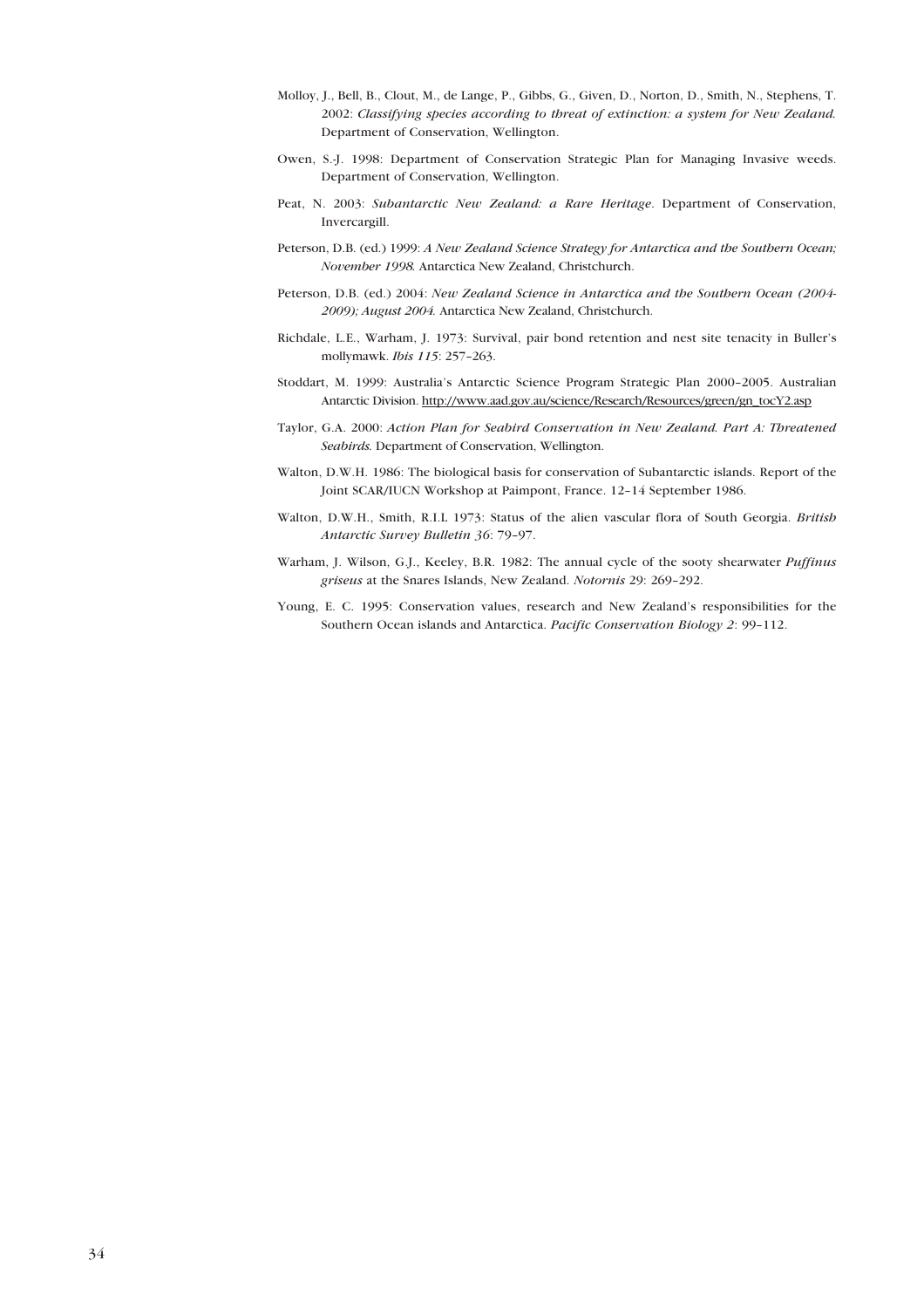# 9.0 Appendices

# 9.1 APPENDIX 1: NEW ZEALANDíS SUBANTARCTIC ISLANDS - INFORMATION SHEET FOR RESEARCHERS

This two-page document is intended to provide a concise but comprehensive summary of Department of Conservation policies and processes for researchers contemplating pursuing their studies in the New Zealand Subantarctic. These procedures are consciously designed for the five subantarctic island groups (including the Auckland Island Marine Reserve) but apply to the island nature reserves surrounding Rakiura/ Stewart Island also.

#### The Management Philosophy

The primary management documents are the Stewart Island-Rakiura and Subantarctic Conservation Management Strategies (CMS). Management policies are derived either from these or statute. As the islands are all nature reserves entry is by permit only and management is charged with "protecting and preserving in perpetuity" the islands' natural characteristics. The CMS embrace an "island classification system", which distinguishes islands on ecological grounds, providing a tool for assessing acceptable human impact. Familiarisation with this distinction is advised.

The pre-eminent management focus is ensuring the prevention of the introduction of foreign organisms to these environments. The risk and potential damage of biological invasion exceeds all other currently identified threats. This threat is managed in two ways:

- 'landings' on the islands are minimised;
- appropriate quarantine procedures are ensured.

The secondary management focus is the effect of the proposed research on the subject matter and the wider environment. The potential benefits of the research are weighed against the potential detriments. Detriments include disturbance to specific wildlife or plant life, and the cumulative effect of researchers and their associated facilities at an ecosystem level. Benefits may be divided into academic and management outcomes, the latter of which will be more persuasive.

The Department of Conservation has prepared a research strategy describing 'management outcomes' and listing research priorities<sup>1</sup>. This is the complete guide to preparing a research proposal. The department does rely heavily on independent academic institutions for research and where their funding depends on 'academic' outcomes, negotiation may ensure sufficient management outcomes are incorporated to justify the study. To encapsulate the process: there is a sliding scale - the greater the management outcome the more risk or disturbance will be tolerated.

The Department would also like to emphasise several other points: if the research can occur elsewhere it will not be considered, cooperation between researchers is essential,

<sup>1</sup> West, C. 2005 'New Zealand Subantarctic Islands Research Strategy" (see 'policies' - www.doc.govt.nz)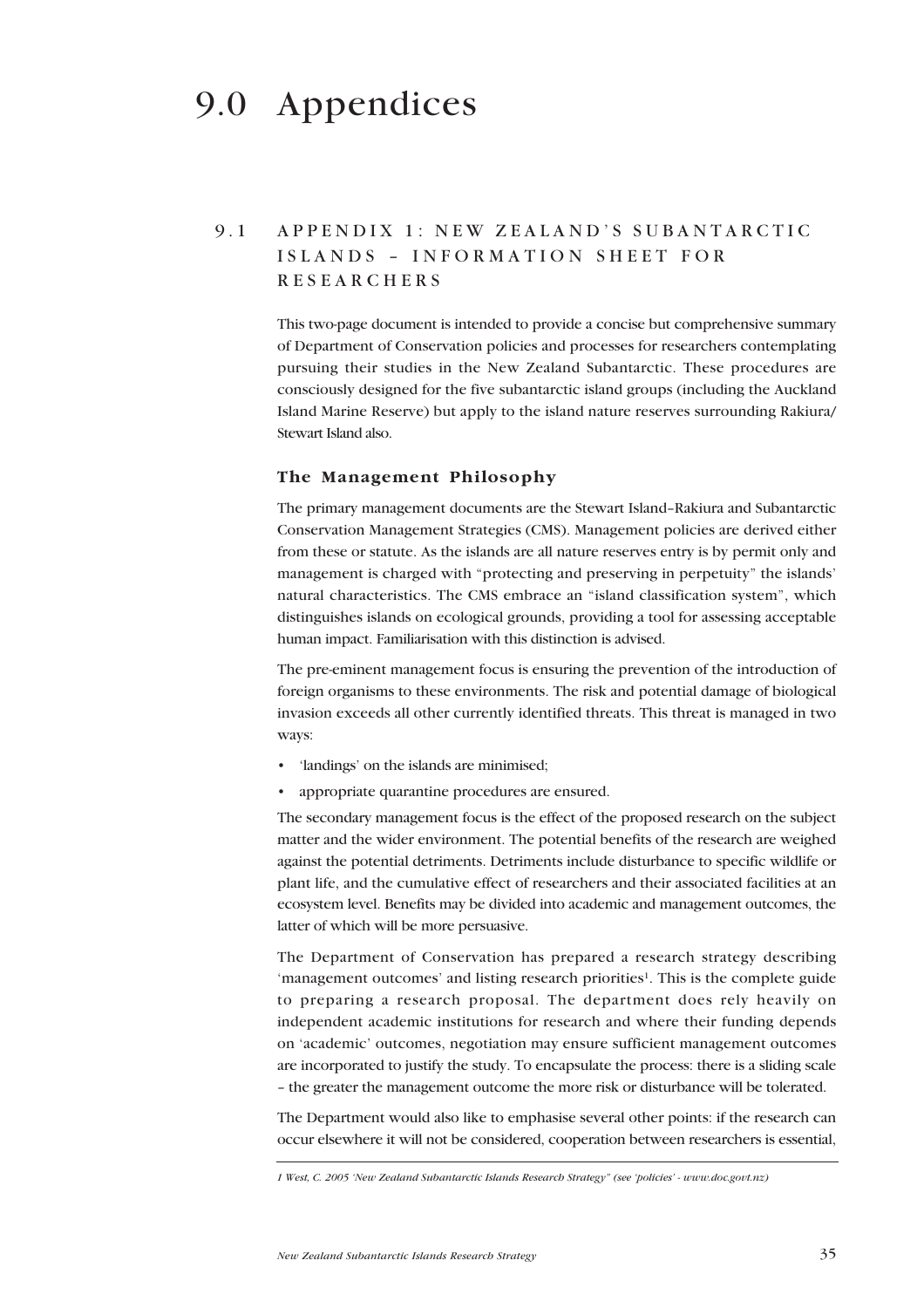standard methodologies and proven techniques must be used if available; and the presence of assured funding and proven expertise will be taken into account.

#### The Permitting Process

Having read the research strategy and formulated their concept, researchers should then contact the Department of Conservation's Southern Islands Area Office, for further consultation and to obtain a High Impact Collection and Research application form. All research in this area is considered High Impact because of the status of the reserves and the need for managers to consult widely both internally and externally. The Southern Islands staff will advise on specific issues that may be problematic and refer the researchers to other departmental staff if necessary.

The application form should be filled in and returned electronically. The department will subsequently advise whether an application fee is required. The application will be processed in 4-6 weeks during which time the Department will consult with appropriate Iwi.

If problems are identified, the Department will continue to liaise with the applicant to attempt to rectify any conflicts. A report will then go to the Area Manager who makes the final decision. This person remains detached from the initial process.

The execution of a Collection/Research Permit may be carried out through opportunistic collection or through an expedition.

Opportunistic Collecting: The Southern Islands Area Office keeps a record of samples permitees require and identifies opportunities for their collection by expeditions. When opportunities are identified the department will initiate communication between the researcher and the expedition. It is the researcher's responsibility to ensure that the expedition receives the required equipment and information, while it is the expedition's responsibility to ensure the collection is included in their entry permit as an 'approved activity'. Often the use of opportunistic collecting will be a condition of a permit if the research itself does not justify an expedition.

Expedition: All expeditions require an entry permit which focuses on quarantine and logistics. Again an application form must be obtained from the Southern Islands Area Office. At this time the New Zealand Subantarctic Islands Operational Guidelines, Expedition Quarantine Procedures and Minimum Impact Code will also be provided. Expeditions should note that the party size and length of stay on the island will be minimised as much as possible. The department will also facilitate cooperation between researchers attempting to fund an expedition.

#### Quarantine

Quarantine is taken very seriously, as will become apparent when the Expedition Quarantine Procedures are provided. All expedition members must be familiar with these procedures. The pre-expedition quarantine check at the Eye Street Quarantine Store is an 'audit'. Problems identified must be rectified by the expedition member. Expeditions must plan for a day either side of arrival and departure to pack, clean and quarantine expedition gear. The quarantine check is complimentary except for those expeditions departing during weekends, which will pay full cost recovery.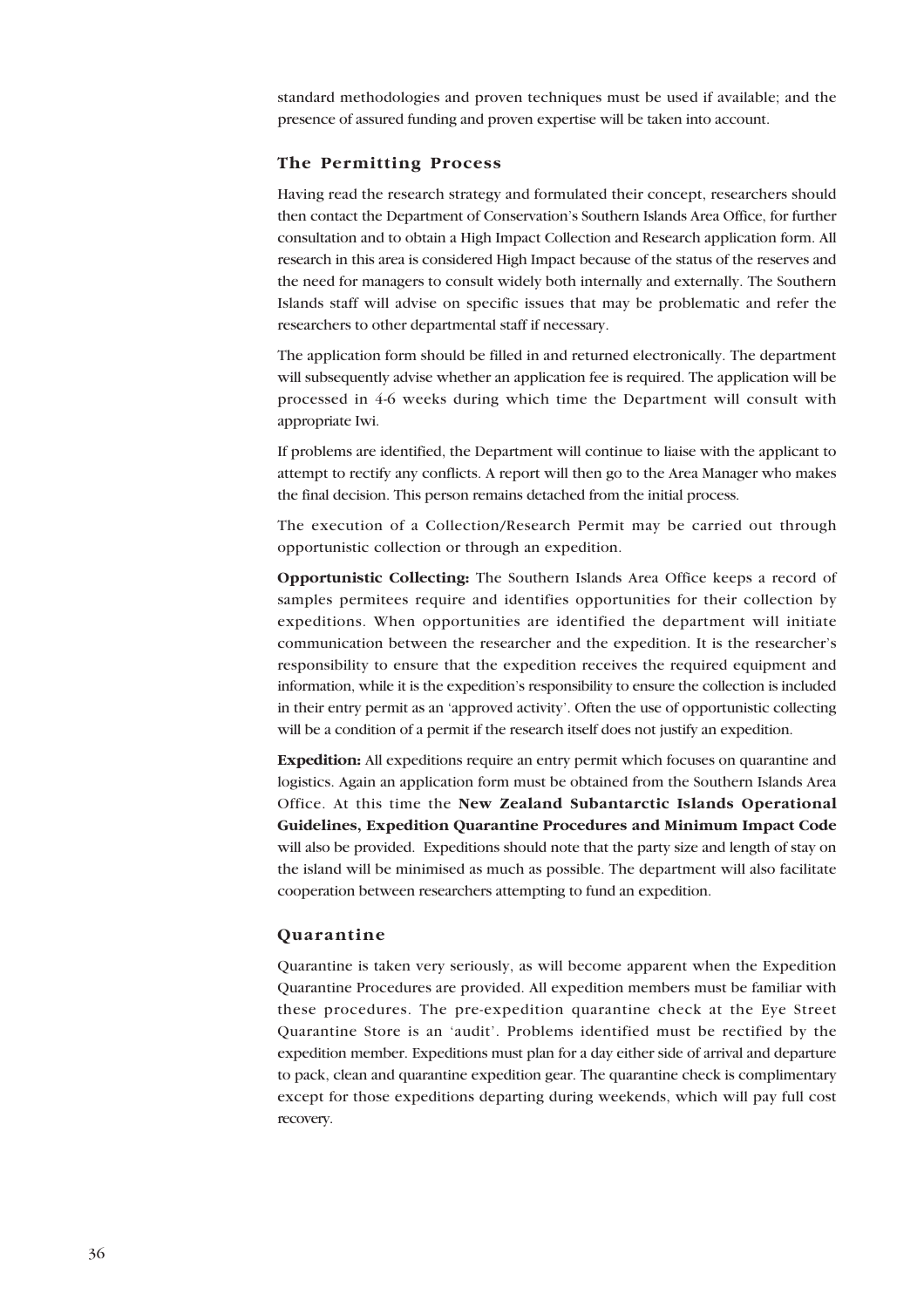# Logistics

The department does have a supply of equipment available to expeditions. Need must be signalled in advance to assure availability. Priority will be given to management activities and costs will be recovered on a fair wear and tear basis.

Further enquiries to Southern Islands Area Office (03) 214-4589.

# 9.2 APPENDIX 2: PARTICIPANTS IN TWO WORKSHOPS TO IDENTIFY RESEARCH NEEDS FOR NEW ZEALAND'S SUBANTARCTIC ISLANDS

### Workshop 1

| Jacinda Amey         | Andy Cox     | Peter Dilks         |
|----------------------|--------------|---------------------|
| Graeme Elliot        | Paddy Gilrov | Pete McClelland     |
| <b>Janice Molloy</b> | Peter Moore  | <b>Andy Roberts</b> |
| Chris Robertson      | Paul Sagar   | Mike Slater         |
| Lou Sanson           | Kath Walker  | Sue Waugh           |
| <b>Carol West</b>    |              |                     |

#### Workshop 2

| Eric Godley | Martin Foggo       | David Given   |
|-------------|--------------------|---------------|
| Peter Johns | John Marris        | Matt McGlone  |
| Colin Meurk | Vivienne Nicholls  | Brian Patrick |
| Brian Rance | <b>Geoff Walls</b> | Carol West    |

# 9.3 APPENDIX 3: REVIEWERS OF THIS STRATEGY

| Geof Copson           | Dept of Parks & Wildlife Heritage | Australia      |
|-----------------------|-----------------------------------|----------------|
| John Cooper           | University of Cape Town           | South Africa   |
| Christine Hänel       | University of Stellenbosch        | South Africa   |
| John Croxall          | <b>British Antarctic Survey</b>   | United Kingdom |
| <b>Ruth Dalley</b>    | <b>Fiordland Ecology Holidays</b> | New Zealand    |
| <b>Jenny Steven</b>   | <b>FRST</b>                       | New Zealand    |
| Chris Jacomb          | <b>Historic Places Trust</b>      | New Zealand    |
| Ian Turnbull          | <b>IGNS</b>                       | New Zealand    |
| Colin Meurk           | Landcare Research                 | New Zealand    |
| <b>John Marris</b>    | Lincoln University                | New Zealand    |
| Paul Sagar            | <b>NIWA</b>                       | New Zealand    |
| <b>Wendy Nelson</b>   | <b>NIWA</b>                       | New Zealand    |
| <b>Glenys Dickson</b> | Southland Conservation Board      | New Zealand    |
| Robert Guyton         | Southland Museum & Art Gallery    | New Zealand    |